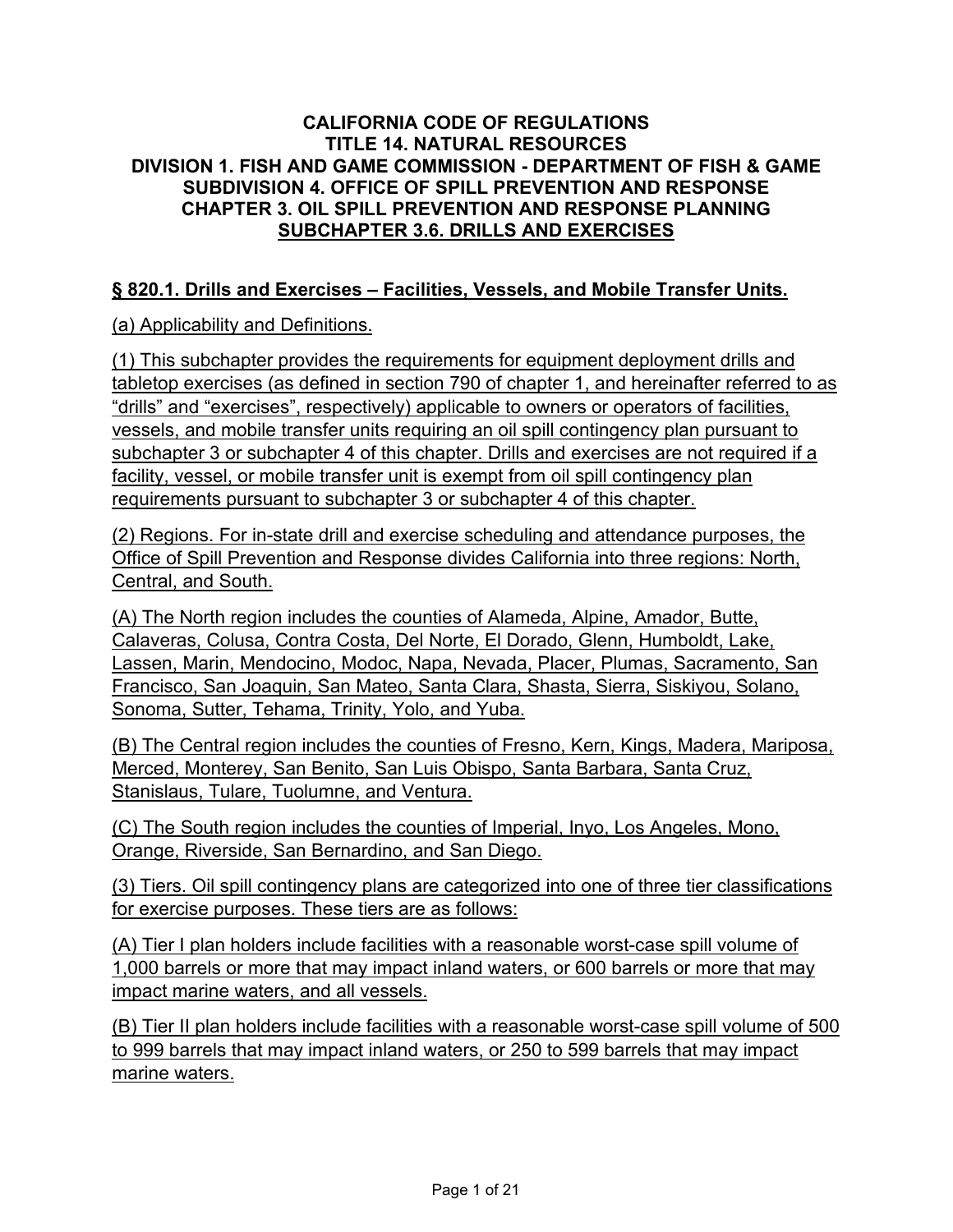(C) Tier III plan holders include facilities with a reasonable worst-case spill volume of 499 barrels or less that may impact inland waters, or 249 barrels or less that may impact marine waters, and all mobile transfer units.

(4) The Administrator may determine that a different tier is more appropriate for a particular facility based on, but not limited to, the following: a change in the facility's reasonable worst-case spill volume, spill and response history, threat to sensitive sites, or public safety concerns (e.g., proximity to a residential area).

(5) In addition to the requirements contained in this section, the Administrator may require an additional drill or exercise to validate the oil spill contingency plan. This drill or exercise may be announced or unannounced and may be called due, but not limited, to: one or more unsuccessful mandatory objective(s), new resources, or changed resources.

(6) Definitions. In addition to the definitions in section 790, the following definitions apply to this subchapter. (A) "CalTriVEX" means "California Triennial Vessel Exercise", a tabletop exercise performed by vessel plan holders and held in-state as described in this subchapter.

(B) "CoreVEX" means "Core Vessel Exercise", a tabletop exercise performed by vessel plan holders and held either in-state or out-of-state as described in this subchapter.

(C) "Drill Coordinator" means a member of the Office of Spill Prevention and Response's drills and exercises unit who serves as the Administrator's designee to fulfill responsibilities as described in this subchapter.

(D) "Drills and Exercises Unit" means the unit within the Office of Spill Prevention and Response that oversees the drills and exercises as described in this subchapter.

(E) "Mandatory Objective" means any objective described in subsections (c) through (f) that must be successfully achieved in a specified calendar year for an oil spill contingency plan to maintain compliance with drill and exercise requirements.

(F) "OSPRIE" means "Office of Spill Prevention and Response Initiated Event", referring to an unannounced drill or exercise that may be substituted for drill or exercise credit as described in this subchapter.

(G) "Sensitive Site" means the location of environmental, historic, cultural/tribal, or economic resources that may be at risk from an oil spill as identified in area contingency plans, geographic response plans, or pursuant to the National Historic Preservation Act of 1966 (Title 54 U.S.C. § 300101 et seq*.*) and regulations implementing that Act (36 CFR Part 800).

(b) Type and Frequency of Drills, Exercises, and Additional Notifications. Drills, exercises, and additional notifications will be conducted to evaluate the oil spill contingency plan pursuant to this subsection.

(1) Tabletop Exercises. All plan holders must conduct an exercise annually.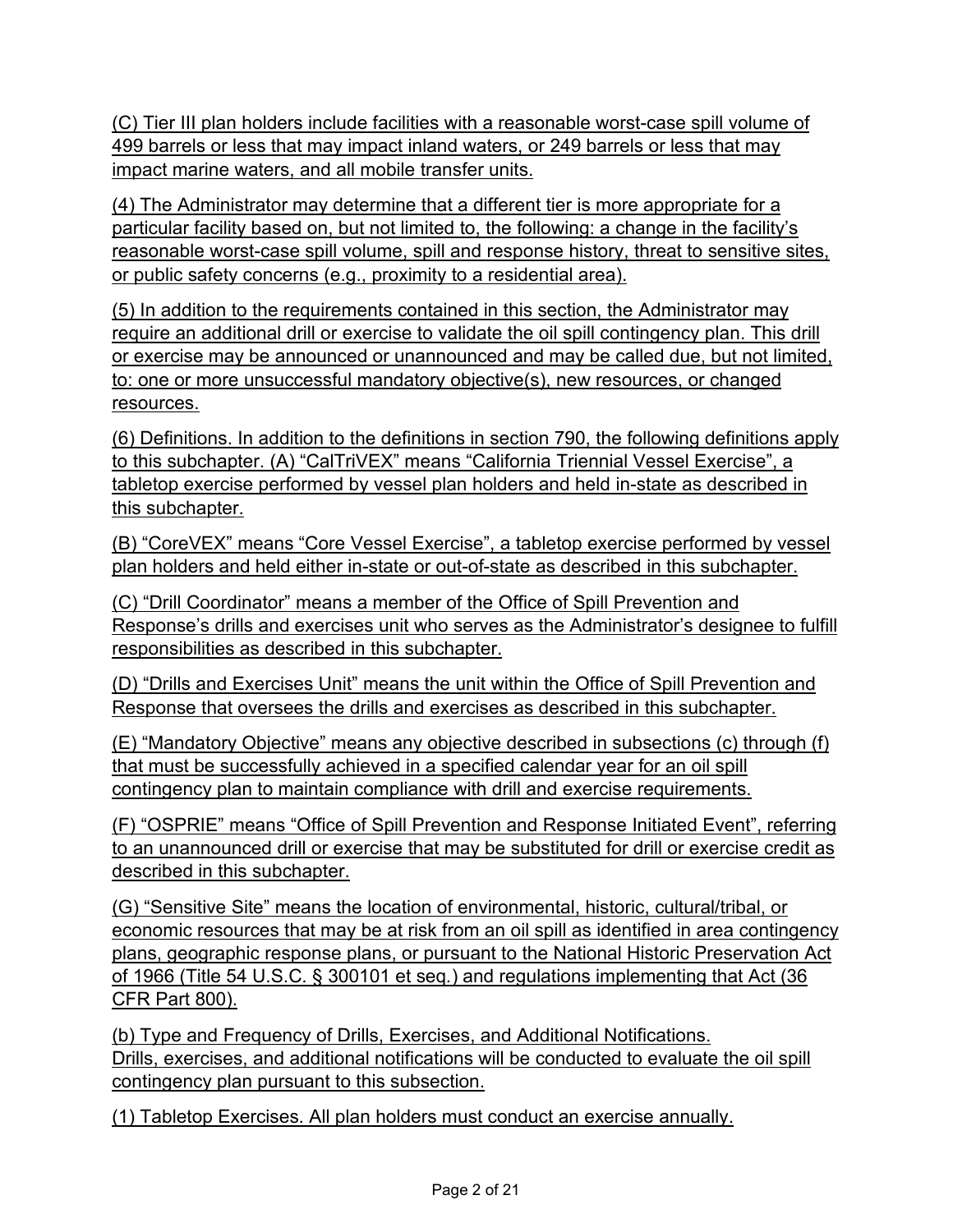(A) For facility oil spill contingency plans with assets in or operating in more than one region, the location of the exercise scenario for the annual exercise must alternate between those regions so that each region is tested at least once over any consecutive three-year period.

(B) For vessel oil spill contingency plans, the annual exercise must either be a CalTriVEX or a CoreVEX. Over any consecutive three-year period, there must be one CalTriVEX and two CoreVEX.

(2) Equipment Deployment Drills. When an oil spill contingency plan, excluding vessel plans, lists plan holder-owned on-water containment equipment, a drill must be conducted in the first six months of the calendar year (January 1 through June 30) to test its deployment. If the drill held in the first six months does not achieve all the objectives described in subsection (f), a drill must be scheduled pursuant to subsection (*I*) and passed in the second six months of the calendar year (July 1 through December 31).

(3) Additional Notifications. In addition to the Notification objective described in subsections (c), (d), (e), and (f), the following additional notifications must be achieved.

(A) Quarterly Notifications. For all facility and mobile transfer unit oil spill contingency plans, actual telephonic notifications must be conducted by the plan holder each quarter. For oil spill contingency plans with assets in or operating in more than one region, quarterly notifications must occur in each region every quarter so that staff in each region will be proficient in making the required notifications. When a drill or exercise is held and the Notifications objective is successfully achieved, this will fulfill the quarterly notification requirement for the applicable region and quarter.

(B) Vessel Notifications. For all vessel oil spill contingency plans, an actual telephonic notification to the qualified individual must be made by the plan holder quarterly, or at least 72 hours prior to entering waters of the state if that is less often.

(4) Drills for Oil Spill Response Organization Ratings. Response services are verified through equipment deployment drills pursuant to subsection 819.03(d) of this chapter and are not managed by the drills and exercises unit.

(5) Shoreline Protection. Plan holders may be required to drill shoreline protection response strategies for the sensitive sites identified in the oil spill contingency plan or as described in the Shoreline Protection Tables in section 790, which are not managed by the drills and exercises unit.

# (c) Tier I Tabletop Exercises.

Exercises must be conducted so the scenario, scope, and plan holder staffing are sufficient to test and successfully achieve the objectives described in this subsection. For facilities, objectives described in (1) and (2) in this subsection must be successfully achieved at every exercise; any number of objectives described in (3) through (10) in this subsection may be tested during an exercise, but over any consecutive three-year period all objectives in (3) through (10) must be tested and successfully achieved. For vessels, a CalTriVEX requires all objectives described in (1) through (11) in this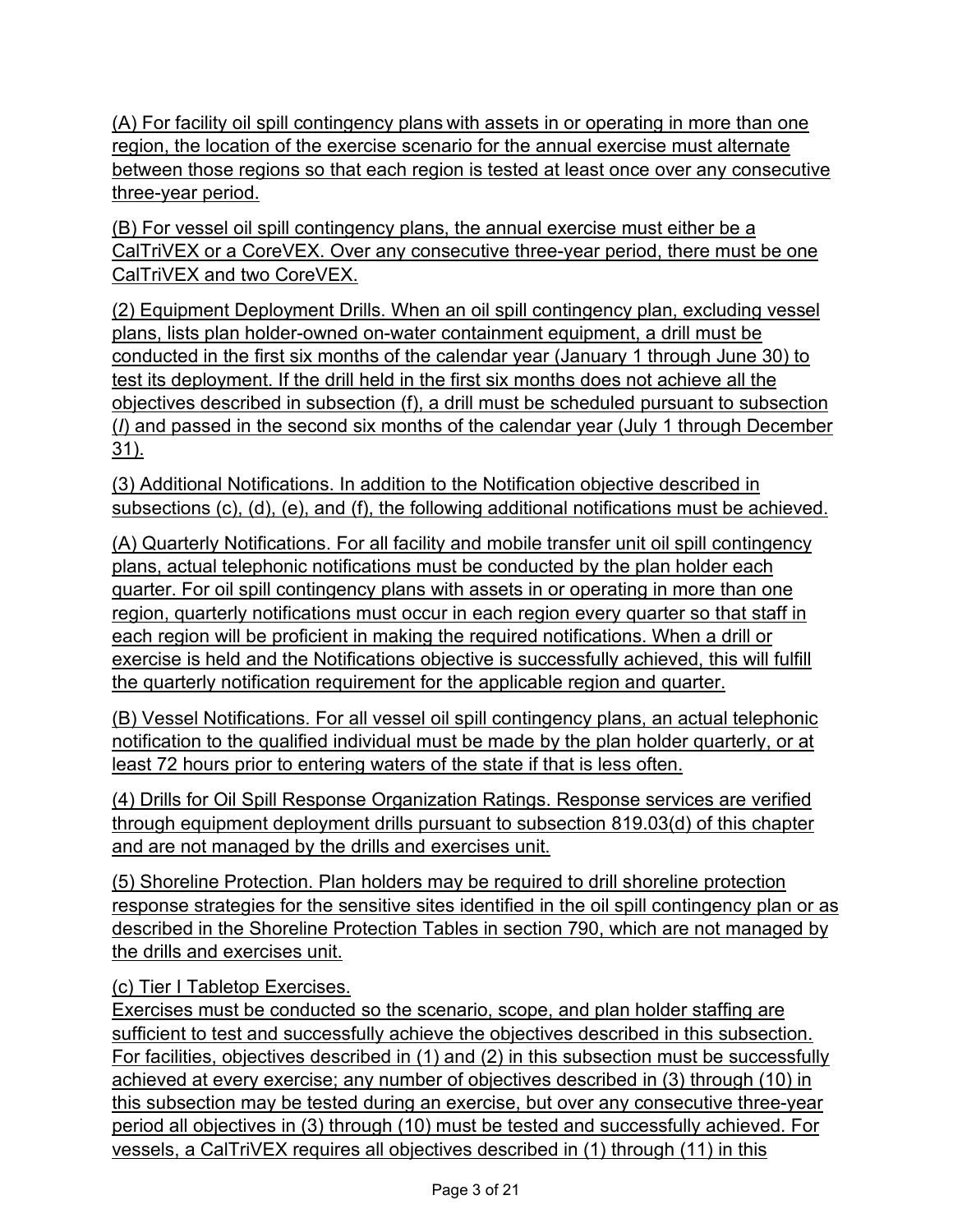subsection to be tested and successfully achieved in a single exercise, and a CoreVEX requires all objectives described in (12)(A) in this subsection to be tested and successfully achieved in a single exercise.

(1) Notifications: Make actual telephonic notifications about the spill scenario to the following contacts identified in the oil spill contingency plan: qualified individual, rated oil spill response organization, California Office of Emergency Services State Warning Center, and National Response Center; all phone calls are to be initiated within 30 minutes of the scenario being briefed and witnessed by a drill coordinator upon request. At the start of the exercise, these notifications, time stamps, and associated control numbers must be documented on page two of the ICS Form 201 – Incident Briefing (U.S. Coast Guard rev. 06/13; U.S. Environmental Protection Agency rev. 05/18), incorporated by reference herein and hereinafter referred to as ICS 201. This objective must be successfully achieved at every exercise.

(2) Staff Mobilization: Assemble the initial response personnel identified in the oil spill contingency plan. Make an actual telephonic notification to the spill management team identified in the oil spill contingency plan that is certified pursuant to sections 830.1 to 830.11 of this chapter and document it on page two of the ICS 201. The most current approved version of the oil spill contingency plan must be available and used during the exercise. This objective must be successfully achieved at every exercise.

(3) Incident Command System: Organize the initial response personnel to establish the incident command system as described in the U.S. Coast Guard or U.S. Environmental Protection Agency *Incident Management Handbook*, as defined in section 790 of chapter 1, and accurately document all participating contractors and agencies on an organization chart, either page three of the ICS 201 or an ICS Form 207 – Incident Organization Chart (U.S. Coast Guard rev. 01/07), incorporated by reference herein and hereinafter referred to as ICS 207. This will include the implementation of the operational planning cycle as described in the *Incident Management Handbook*.

(3.1) Unified Command: Form a Unified Command consisting of federal, state, and plan holder representation, to include local representation where applicable, and assess the need to engage with other agencies and address emerging concerns. The Unified Command will develop the incident objectives, response priorities, and critical information requirements which must be documented on an ICS Form 202 – Incident Objectives (U.S. Coast Guard rev. 04/04; U.S. Environmental Protection Agency rev. 05/18), incorporated by reference herein, and disseminated. The Unified Command will determine and assign open actions using an ICS Form 233 – Open Action Tracker (U.S. Coast Guard rev. 07/12), incorporated by reference herein.

(4) Safety Officer: Designate a Safety Officer to conduct a safety briefing to responders at the incident command post and monitor their health and safety. Identify hazards associated with field operations and generate a site safety plan, to include the applicable safety data sheet and an ICS Form 208 – Hazardous Materials Site Safety and Control Plan (U.S. Environmental Protection Agency rev. 05/18), incorporated by reference herein, which must be approved by Unified Command. Analyze hazards and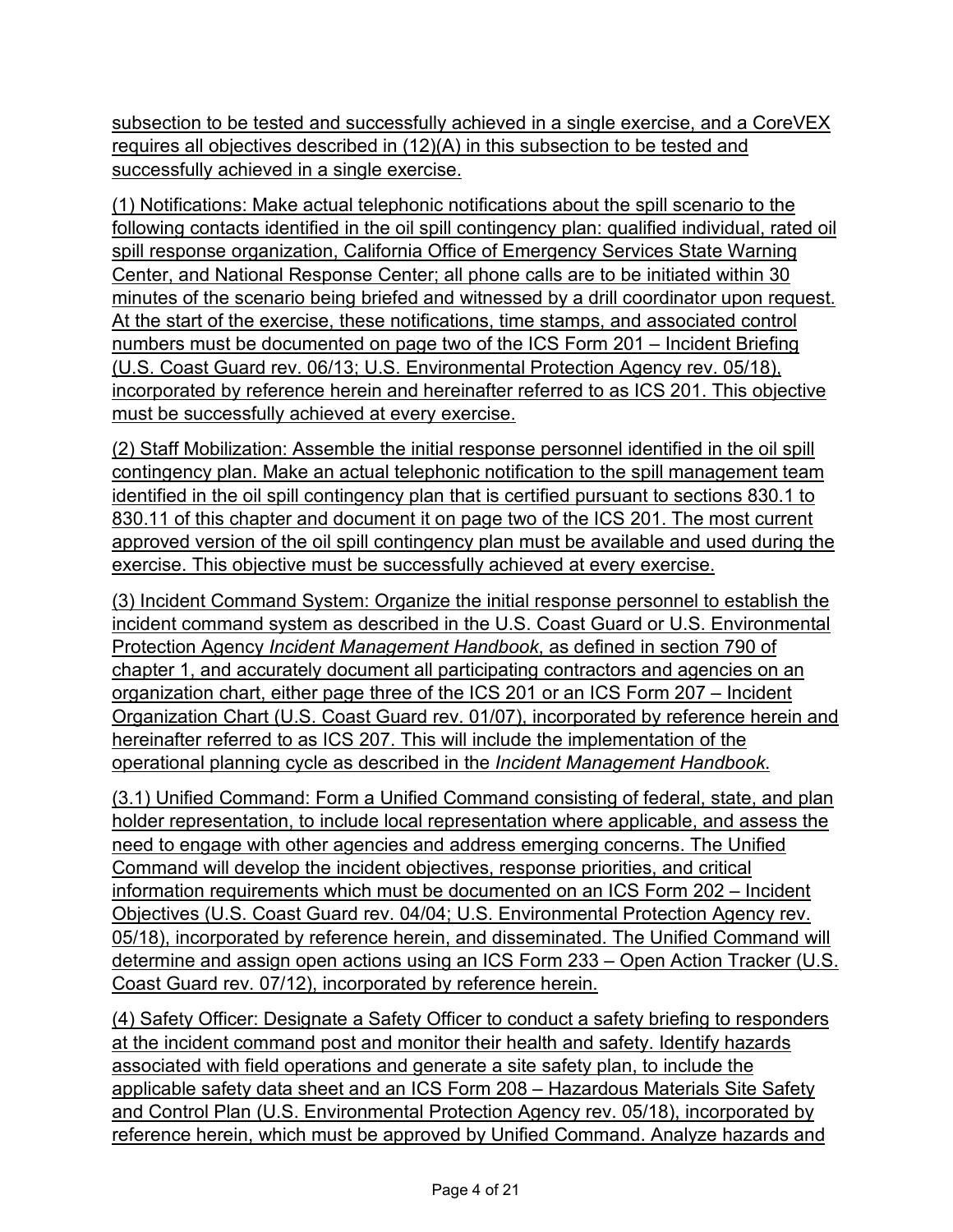controls associated with field work assignments to determine their operational risk by generating an ICS Form 215a – Incident Action Plan Safety Analysis (U.S. Coast Guard rev. 02/15; U.S. Environmental Protection Agency rev. 05/18), incorporated by reference herein.

(4.1) Safety of the Public: Make an actual telephonic notification to the local Certified Unified Program Agency and document it on page two of the ICS 201. Consider threats to public health and provide support for community air monitoring where applicable. Identify and document other relevant public health agencies, including regional air quality management districts and regional water quality control boards.

(5) Public Information Officer: Designate a Public Information Officer to interface between Unified Command, the media, and the public. Develop a holding statement or initial press release and at least two additional written media products for Unified Command approval. Eligible additional written media products are: updated press release, press conference talking points for all Unified Command members, fact sheet including updates from initial press release.

(6) Liaison Officer: Designate staff to work with the natural resource trustee agency Liaison Officer and use relevant area contingency plans, geographic response plans, and the oil spill contingency plan to identify, document, and initiate contact with relevant stakeholders. Stakeholders include, but are not limited to, first responders, local government officials, natural resource trustees, and tribal representatives. Identify and document additional stakeholders (e.g., elected officials, neighbors, and other potentially impacted public). For all identified stakeholders, assess their needs and available resources, keep them informed of the incident status, and monitor their arrival at the incident command post.

(7) Operations Section: Coordinate and manage field operations with all tactical resources and a rated oil spill response organization in accordance with Unified Command objectives by utilizing an ICS Form 234 – Work Analysis Matrix (U.S. Coast Guard rev. 11/12; U.S. Environmental Protection Agency rev. 05/18), incorporated by reference herein, and an ICS Form 215 – Operational Planning Worksheet (U.S. Coast Guard rev. 12/02; U.S. Environmental Protection Agency rev. 05/18), incorporated by reference herein. Field operations include both on-water and land-based spill containment and recovery. Provide a list of available tactical resources, their location, deployment time frames, and operational actions. This information must be updated on the ICS 201 and relevant maps.

(7.1) Source Control: Locate the source of the spill and initiate emergency shutdown procedures as described in the oil spill contingency plan. Source control and associated actions must be documented on page two of the ICS 201.

(7.2) Assessment: Provide an initial estimate of the volume spilled, extent of the spill, and develop an initial trajectory. Calculate the actual spill volume, make a telephonic update to the California Office of Emergency Services State Warning Center, and document both on page two of the ICS 201.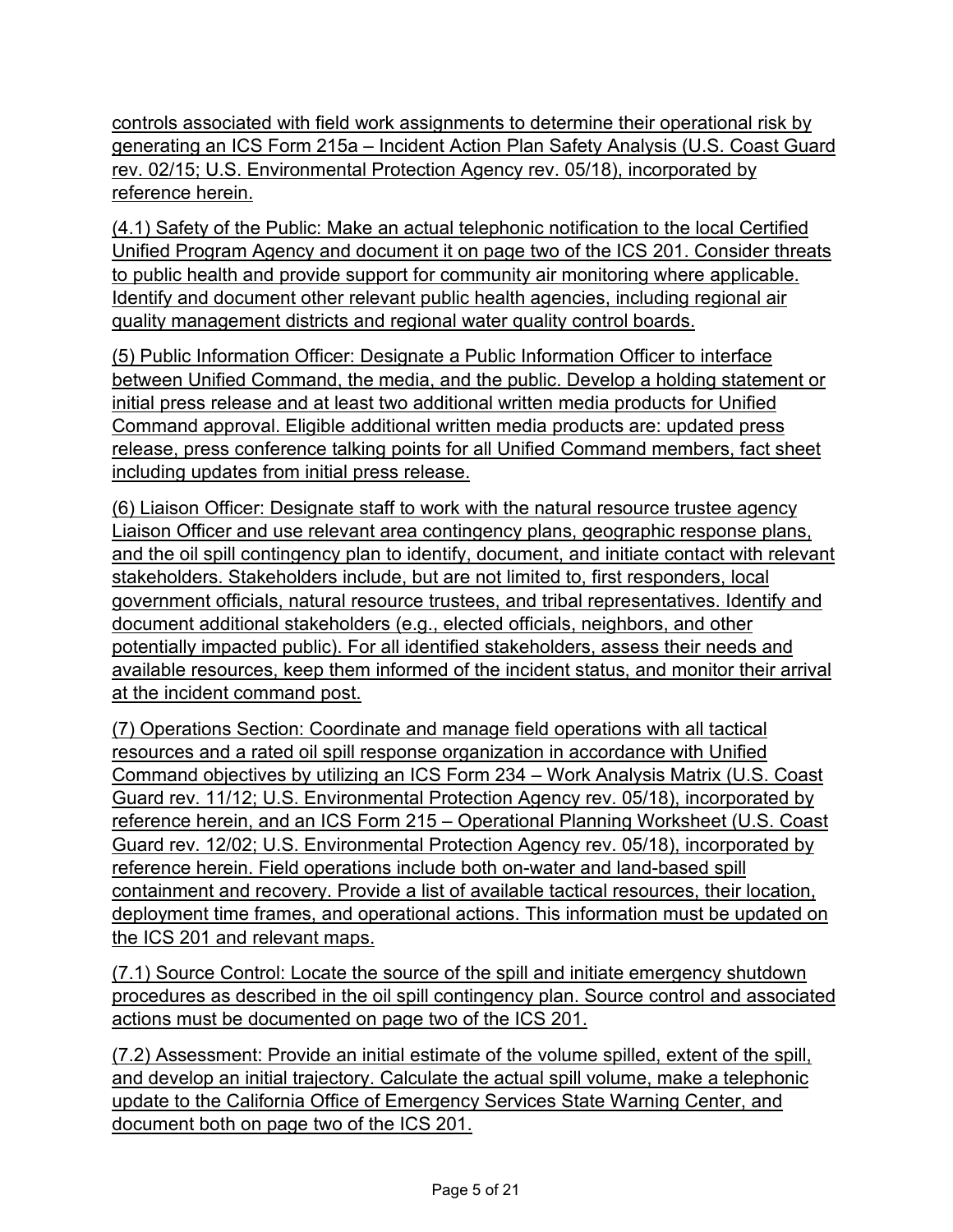(7.3) Firefighting: Make an actual telephonic notification to the firefighting resource identified in the oil spill contingency plan. If 911 is the firefighting resource identified, then identify and make an actual telephonic notification to the non-emergency number of the appropriate local fire department. Document these actions on page two of the ICS 201.

(7.4) Wildlife Care: The plan holder must initiate wildlife care by making an actual telephonic notification to the Oiled Wildlife Care Network or other wildlife care and treatment organization listed in the oil spill contingency plan; this action must be documented on page two of the ICS 201. Contact information must be accurate in the oil spill contingency plan.

(7.5) Protective Strategies: Implement the protective strategies from relevant area contingency plans, geographic response plans, and the oil spill contingency plan for sensitive sites identified by the Environmental Unit. Coordinate with a rated oil spill response organization to identify and provide sufficient resources to effectively implement the applicable protective strategies. Show the relevant sensitive sites and protective strategies relative to the spill location on a chart or map, to be included on the situation status display. Update the chart or map along with the resources list to accurately reflect the most up to date tactical information.

(8) Planning Section: Designate a Planning Section Chief to oversee plan development based on Unified Command objectives and track plan status. Plans must be submitted for Unified Command approval to develop the Incident Action Plan. The Planning Section Chief must implement the operational planning cycle and facilitate meetings following the agendas described in the U.S. Coast Guard or U.S. Environmental Protection Agency *Incident Management Handbook*.

(8.1) Situation Unit: Designate a Situation Unit Leader to collect, organize, regularly update, disseminate, and display information about the current status of the spill on a situation status display located in a common area of the incident command post. The situation status display must include: the name of the incident; actual notifications; a chart or map of the incident; an organization chart (page three of the ICS 201 or an ICS 207); current and forecasted weather, tides, and currents (where tides and currents are applicable); relevant trajectories; safety data sheet; approved site safety plan; the ICS 201 or the approved Incident Action Plan; an ICS Form 230 – Daily Meeting Schedule (U.S. Coast Guard rev. 07/04; U.S. Environmental Protection Agency rev. 05/18), incorporated by reference herein; and an ICS Form 209 – Incident Status Summary (U.S. Coast Guard rev. 06/05), incorporated by reference herein.

(8.2) Resource Unit: Establish a process for resource ordering and tracking in coordination with the Logistics and Finance Sections. Ensure all response personnel sign in to the incident command post using a sign-in sheet, which must include: name, company or agency affiliation, incident command system position, contact phone number, and email address. Document and regularly update the status and location of all tactical resources using page four of the ICS 201 and the organization of all response staff on an ICS 207.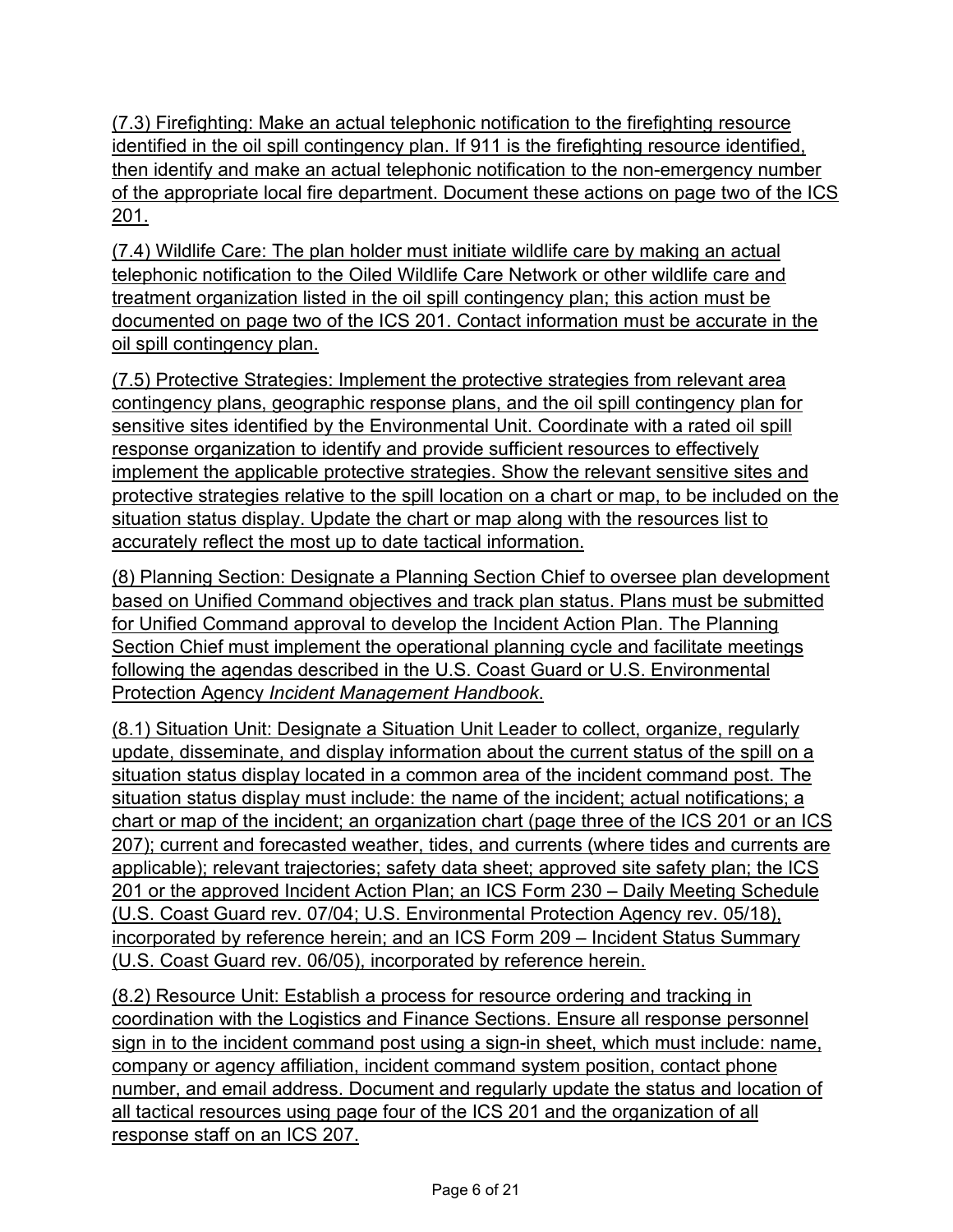(8.3) Environmental Unit: Designate staff to work with the natural resource trustee agency Environmental Unit Leader, analyze environmental data including current and forecasted weather, tides, and currents (where tides and currents are applicable), and develop four trajectories using time frames appropriate for the scenario. Generate an ICS Form 232 – Resources at Risk Summary (U.S. Coast Guard rev. 07/04; U.S. Environmental Protection Agency rev. 05/18), incorporated by reference herein, based on trajectories and sensitive sites identified in relevant area contingency plans, geographic response plans, and the oil spill contingency plan. Sensitive sites are defined in subsection (a)(6)(G).

(8.3.1) Waste Management: The plan holder along with their rated oil spill response organization must develop a waste management plan for Unified Command approval. The plan must include appropriate procedures for: waste segregation, storage, obtaining permits and/or waivers, quantification, characterization, transportation, and disposal.

(8.4) Documentation Unit: Designate a Documentation Unit Leader to collect, review, organize, update, and disseminate all physical and electronic documents generated during the exercise. Establish a filing system for all documentation which can be accessed by all response personnel, including federal and state agency staff. The Documentation Unit Leader must brief all response personnel on documentation procedures and transition to a federal or state agency Documentation Unit Leader upon their arrival. During the exercise, all documentation must be provided to the drill coordinator upon request.

(8.5) Volunteer Unit: Designate staff to engage with the Volunteer Coordinator from the Office of Spill Prevention and Response and establish a Volunteer Unit. Obtain the approved Non-Wildlife Volunteer Plan from the relevant area contingency plans or geographic response plans. Establish a volunteer hotline and develop messaging to be incorporated with written media products, when applicable. Keep Unified Command briefed on Volunteer Unit actions.

(9) Logistics Section: Designate a Logistics Section Chief to coordinate with the Resource Unit and Finance Section to establish and disseminate a resource request and ordering process. Identify and provide necessary personnel, facilities, services, and materials to support the response activities and generate at least four ICS Form 213RR – Resource Request Messages (U.S. Coast Guard rev. 02/07; U.S. Environmental Protection Agency rev. 05/18), incorporated by reference herein.

(9.1) Communications Unit: Establish and disseminate communication systems to support the response, including posting to the situation status display, and document using an ICS Form 205a – Incident Communications Plan (U.S. Environmental Protection Agency rev. 05/18), incorporated by reference herein, for all response personnel and an ICS Form 205 – Incident Radio Communications Plan (U.S. Coast Guard rev. 09/13; U.S. Environmental Protection Agency rev. 05/18), incorporated by reference herein, for field units.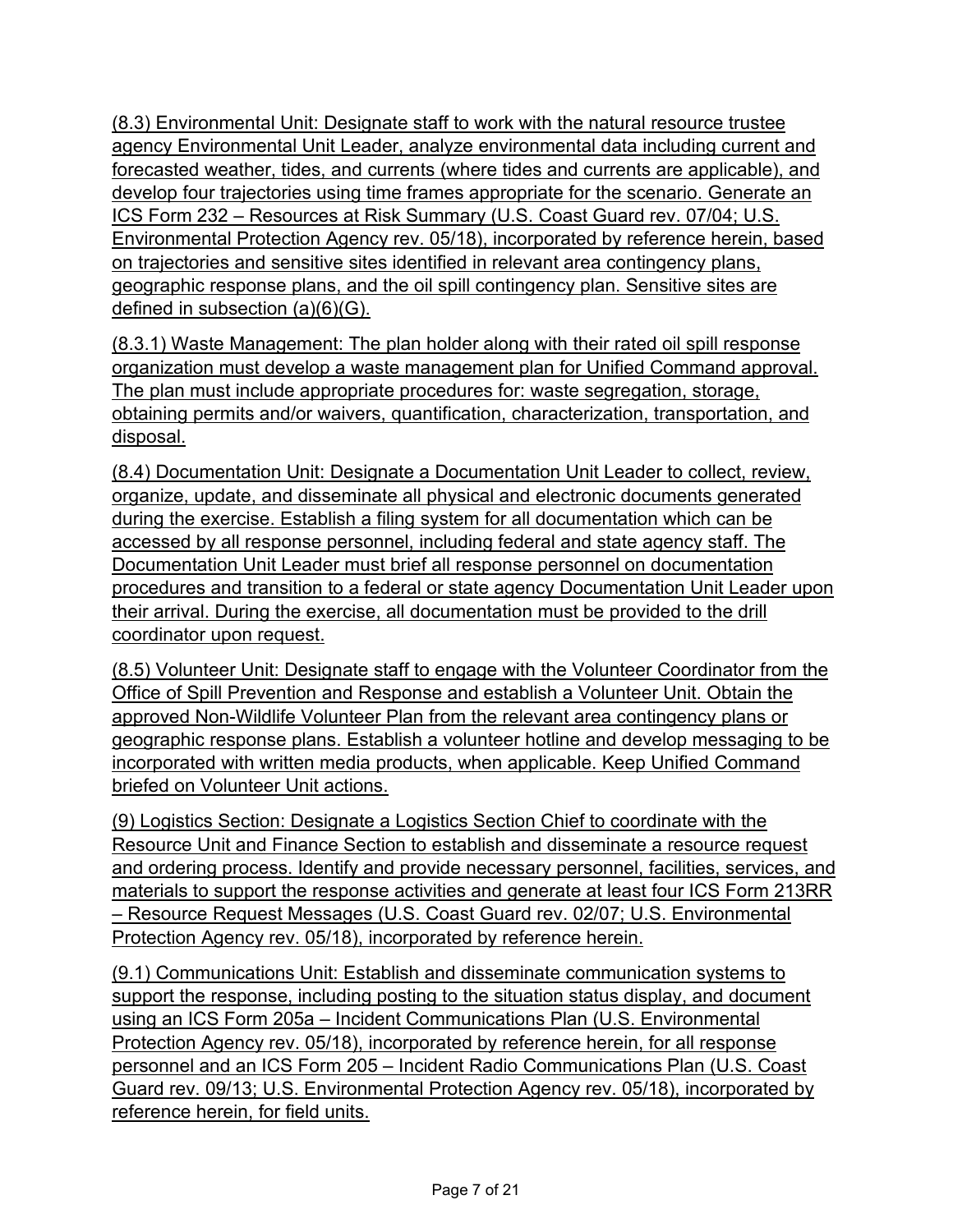(9.2) Personnel Support: Identify and provide for the support of all response personnel including operational space, administrative space, security, an ICS Form 206 – Medical Plan (U.S. Coast Guard rev. 07/04; U.S. Environmental Protection Agency rev. 05/18), incorporated by reference herein, lodging, food services, and transportation. Ensure that the aforementioned support covers the current and subsequent operational periods.

(9.3) Response Infrastructure: Establish a location for the incident command post capable of supporting the response needed for the size and location of the exercise scenario. Provide and maintain equipment necessary to support the incident command post including wireless internet service, telecommunication service, printers, copiers, scanners, and office supplies. Ensure that wireless internet is accessible by all response personnel and can support all response activities.

(10) Finance Section: Designate a Finance Section Chief to establish third-party claims procedures, to include a claims phone number, which must be disseminated to the Situation Unit, Public Information Officer, and Liaison Officer, when present. Document and track daily expenditures and calculate total costs and expenses associated with the incident and incurred by all responding organizations and agencies, commonly known as "burn rate", for the current and subsequent operational periods. Coordinate with the Resource Unit and Logistics Section to ensure all resources ordered are included in the burn rate.

(11) Vessel Lightering and Salvage: This objective applies to vessel plan holders only. Make actual telephonic notifications to the vessel emergency service and lightering service providers identified in the oil spill contingency plan and document these actions on page two of the ICS 201. Develop lightering and salvage plans for Unified Command approval.

(12) CoreVEX. The following apply only to vessel plan holders.

(A) Objectives.

1. Notifications: Make actual telephonic notifications to the following to verify contact information is correct in the oil spill contingency plan: rated oil spill response organization, California Office of Emergency Services State Warning Center, and National Response Center. Time and contact name for each notification must be documented.

2. Staff Mobilization: Assemble responders at an incident command post and maintain an exercise participants list. An exercise participants list must encompass all responders and include the following information: name, company or agency affiliation, incident command system position, contact phone number, and email address.

(B) Independent Drill Monitor. Plan holders, pursuant to section 8670.10 of the Government Code, may need to provide for an independent drill monitor to evaluate an out-of-state CoreVEX where a qualified public agency is unable to attend. Independent drill monitor application approvals are only valid for a single CoreVEX.

1. Qualifications. Applicants must meet the following minimum requirements: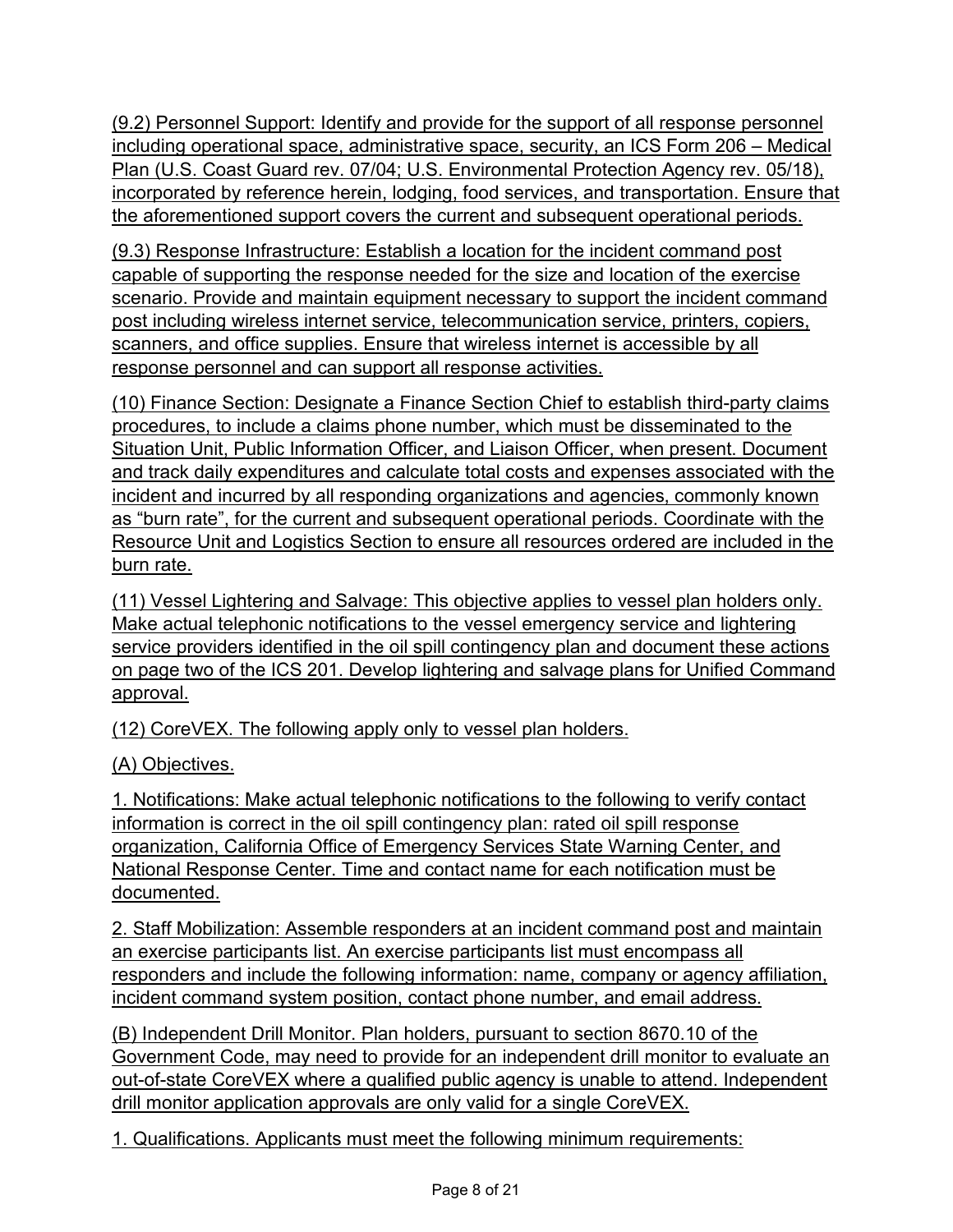a. Have a scheduled exercise date on the CoreVEX calendar pursuant to subsection (i) of this section.

b. Possess knowledge and understanding of the Drills and Exercises requirements, as described in this section.

c. Have a minimum of five years of job experience evaluating drills and exercises in California.

d. Complete training in the incident command system, to include, at a minimum: IS-700, 800, ICS-100, 200, 300, and 400.

e. Not currently an employee of the plan holder or the spill management team participating in the exercise being evaluated.

2. Application Procedures. Applicants must provide documentation for all the above requirements and submit to the Administrator via email to osprdrills@wildlife.ca.gov. The applicant may request information be kept confidential following the process described in section 790.3 of chapter 1.

3. Interview. If the Administrator can verify all requirements have been met and documented, an interview will be scheduled to evaluate the applicant's communication skills, evaluation experience, and knowledge of the provisions in this section.

4. Decision. The Administrator will consider the applicant's qualifications and interview to determine if the applicant is eligible to act on behalf of a qualified public agency. The Administrator will issue a written decision to the applicant within 15 calendar days of the interview date. The applicant may request a reconsideration pursuant to section 790.5.

5. Responsibilities. The independent drill monitor must attend the exercise specified in subsection  $(c)(11)(B)1.a.$  of this section and submit their evaluation report, to include a description of how the objectives were successfully met, to the Administrator via email to osprdrills@wildlife.ca.gov within 15 calendar days of the exercise date.

(d) Tier II Tabletop Exercises.

Exercises must be conducted so the scenario, scope, and plan holder staffing are sufficient to test and successfully achieve the objectives described in this subsection. Objectives described in (1) and (2) in this subsection must be successfully achieved at every exercise. Any number of objectives described in (3) through (10) in this subsection may be tested during an exercise, but over any consecutive three-year period all objectives in (3) through (10) must be tested and successfully achieved.

(1) Notifications: Make actual telephonic notifications about the spill scenario to the following contacts identified in the oil spill contingency plan: qualified individual, rated oil spill response organization, California Office of Emergency Services State Warning Center, and National Response Center; all phone calls are to be initiated within 30 minutes of the scenario being briefed and witnessed by a drill coordinator upon request. At the start of the exercise, these notifications, time stamps, and associated control numbers must be documented on page two of the ICS Form 201 – Incident Briefing (U.S. Coast Guard rev. 06/13; U.S. Environmental Protection Agency rev. 05/18),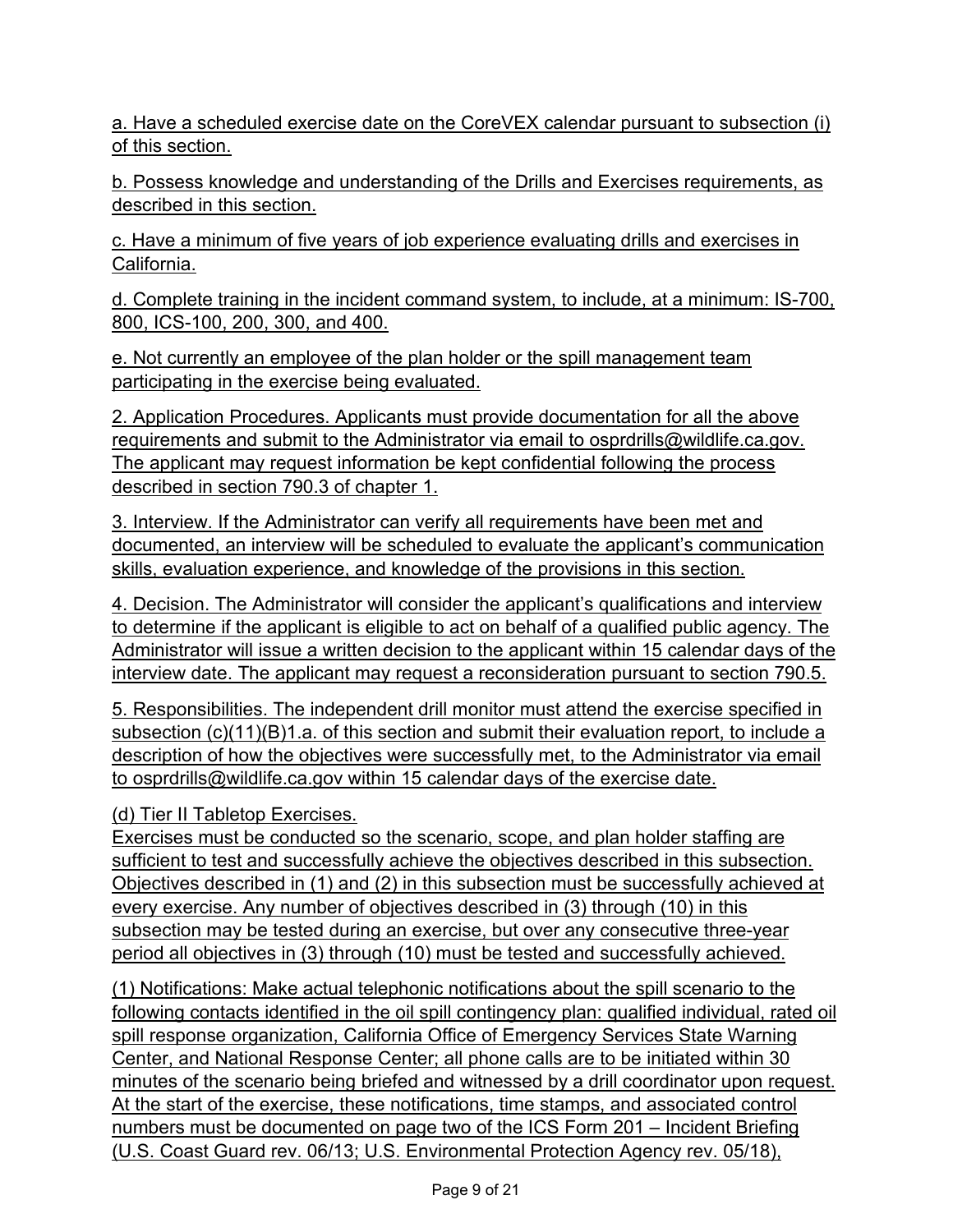incorporated by reference herein and hereinafter referred to as ICS 201. This objective must be successfully achieved at every exercise.

(2) Staff Mobilization: Assemble the initial response personnel identified in the oil spill contingency plan. Make an actual telephonic notification to the spill management team identified in the oil spill contingency plan that is certified pursuant to sections 830.1 to 830.11 of this chapter and document it on page two of the ICS 201. The most current approved version of the oil spill contingency plan must be available and used during the exercise. This objective must be successfully achieved at every exercise.

(3) Incident Command System: Organize the initial response personnel to establish the incident command system as described in the U.S. Coast Guard or U.S. Environmental Protection Agency *Incident Management Handbook*, as defined in section 790 of chapter 1, and accurately document all participating contractors and agencies on an organization chart, either page three of the ICS 201 or an ICS Form 207 – Incident Organization Chart (U.S. Coast Guard rev. 01/07), incorporated by reference herein and hereinafter referred to as ICS 207. This will include the implementation of the operational planning cycle as described in the *Incident Management Handbook*.

(3.1) Unified Command: Form a Unified Command consisting of federal, state, and plan holder representation, to include local representation where applicable, and assess the need to engage with other agencies and address emerging concerns. The Unified Command will develop the incident objectives, response priorities, and critical information requirements which must be documented on an ICS Form 202 – Incident Objectives (U.S. Coast Guard rev. 04/04; U.S. Environmental Protection Agency rev. 05/18), incorporated by reference herein, and disseminated.

(4) Safety Officer: Designate a Safety Officer to conduct a safety briefing to responders at the incident command post and monitor their health and safety. Identify hazards associated with field operations and generate a site safety plan, to include the applicable safety data sheet and an ICS Form 208 – Hazardous Materials Site Safety and Control Plan (U.S. Environmental Protection Agency rev. 05/18), incorporated by reference herein, and submit for Unified Command approval.

(4.1) Safety of the Public: Make an actual telephonic notification to the local Certified Unified Program Agency and document it on page two of the ICS 201. Consider threats to public health and provide support for community air monitoring where applicable. Identify and document other relevant public health agencies, including regional air quality management districts and regional water quality control boards.

(5) Public Information Officer: Designate a Public Information Officer to interface between Unified Command, the media, and the public. Develop a holding statement or initial press release and at least one additional written media product for Unified Command approval. Eligible additional written media products are: updated press release, press conference talking points for all Unified Command members, fact sheet including updates from initial press release.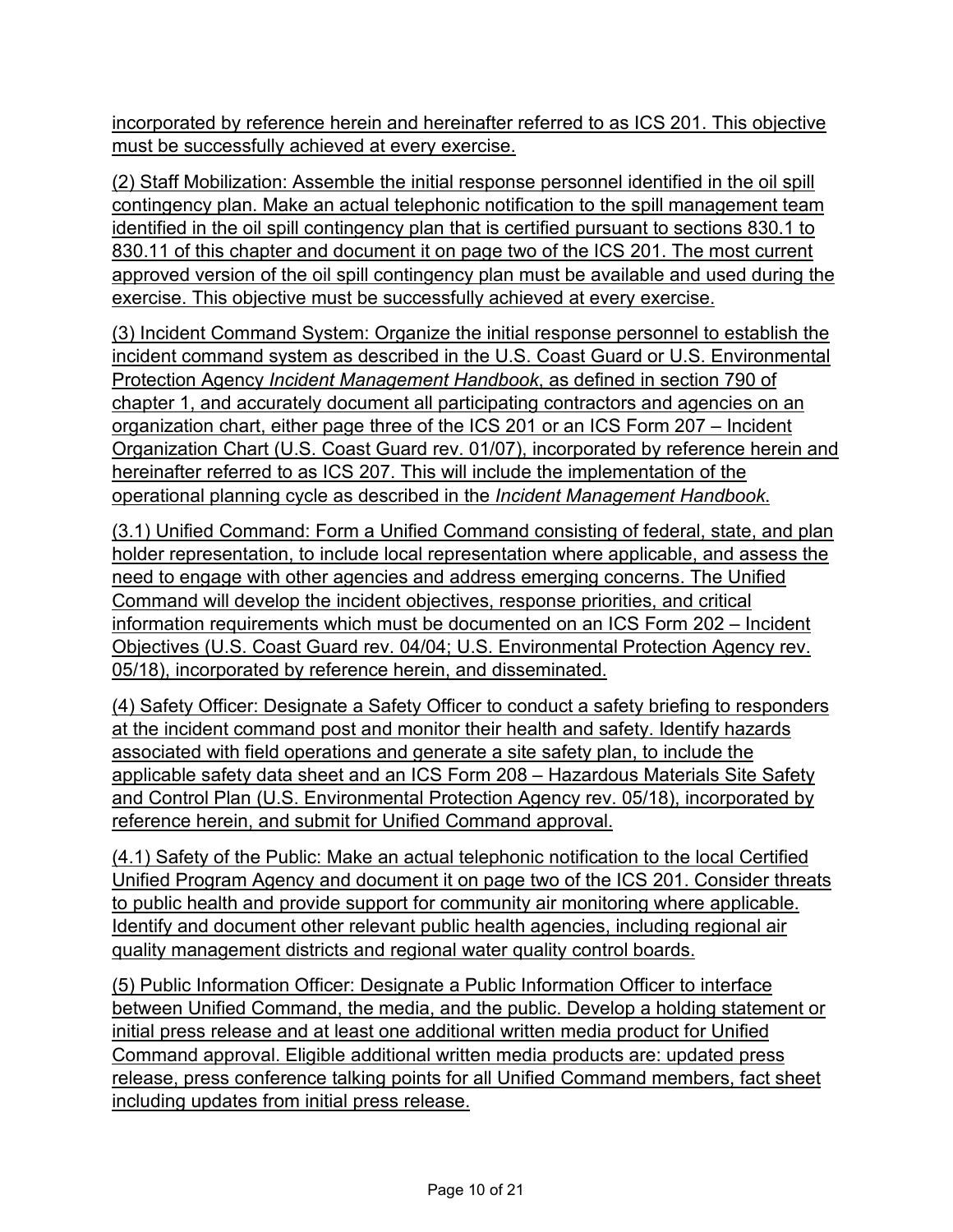(6) Liaison Officer: Designate staff to work with the natural resource trustee agency Liaison Officer and use relevant area contingency plans, geographic response plans, and the oil spill contingency plan to identify, document, and initiate contact with relevant stakeholders. Stakeholders include, but are not limited to, first responders, local government officials, natural resource trustees, and tribal representatives. Identify and document additional stakeholders (e.g., elected officials, neighbors, and other potentially impacted public). For all identified stakeholders, assess their needs and available resources, keep them informed of the incident status, and monitor their arrival at the incident command post.

(7) Operations Section: Coordinate and manage field operations with all tactical resources and a rated oil spill response organization in accordance with Unified Command objectives by utilizing an ICS Form 234 – Work Analysis Matrix (U.S. Coast Guard rev. 11/12; U.S. Environmental Protection Agency rev. 05/18), incorporated by reference herein. Field operations include both on-water and land-based spill containment and recovery. Provide a list of available tactical resources, their location, deployment time frames, and operational actions. This information must be updated on the ICS 201 and relevant maps.

(7.1) Source Control: Locate the source of the spill and initiate emergency shutdown procedures as described in the oil spill contingency plan. Source control and associated actions must be documented on page two of the ICS 201.

(7.2) Assessment: Provide an initial estimate of the volume spilled, extent of the spill, and develop an initial trajectory. Calculate the actual spill volume, make a telephonic update to the California Office of Emergency Services State Warning Center, and document both on page two of the ICS 201.

(7.3) Firefighting: Make an actual telephonic notification to the firefighting resource identified in the oil spill contingency plan. If 911 is the firefighting resource identified, then identify and make an actual telephonic notification to the non-emergency number of the appropriate local fire department. Document these actions on page two of the ICS 201.

(7.4) Wildlife Care: The plan holder must initiate wildlife care by making an actual telephonic notification to the Oiled Wildlife Care Network or other wildlife care and treatment organization listed in the oil spill contingency plan; this action must be documented on page two of the ICS 201. Contact information must be accurate in the oil spill contingency plan.

(7.5) Protective Strategies: Implement the protective strategies from relevant area contingency plans, geographic response plans, and the oil spill contingency plan for sensitive sites identified by the Environmental Unit. Coordinate with a rated oil spill response organization to identify and provide sufficient resources to effectively implement the applicable protective strategies. Show the relevant sensitive sites and protective strategies relative to the spill location on a chart or map, to be included on the situation status display. Update the chart or map along with the resources list to accurately reflect the most up to date tactical information.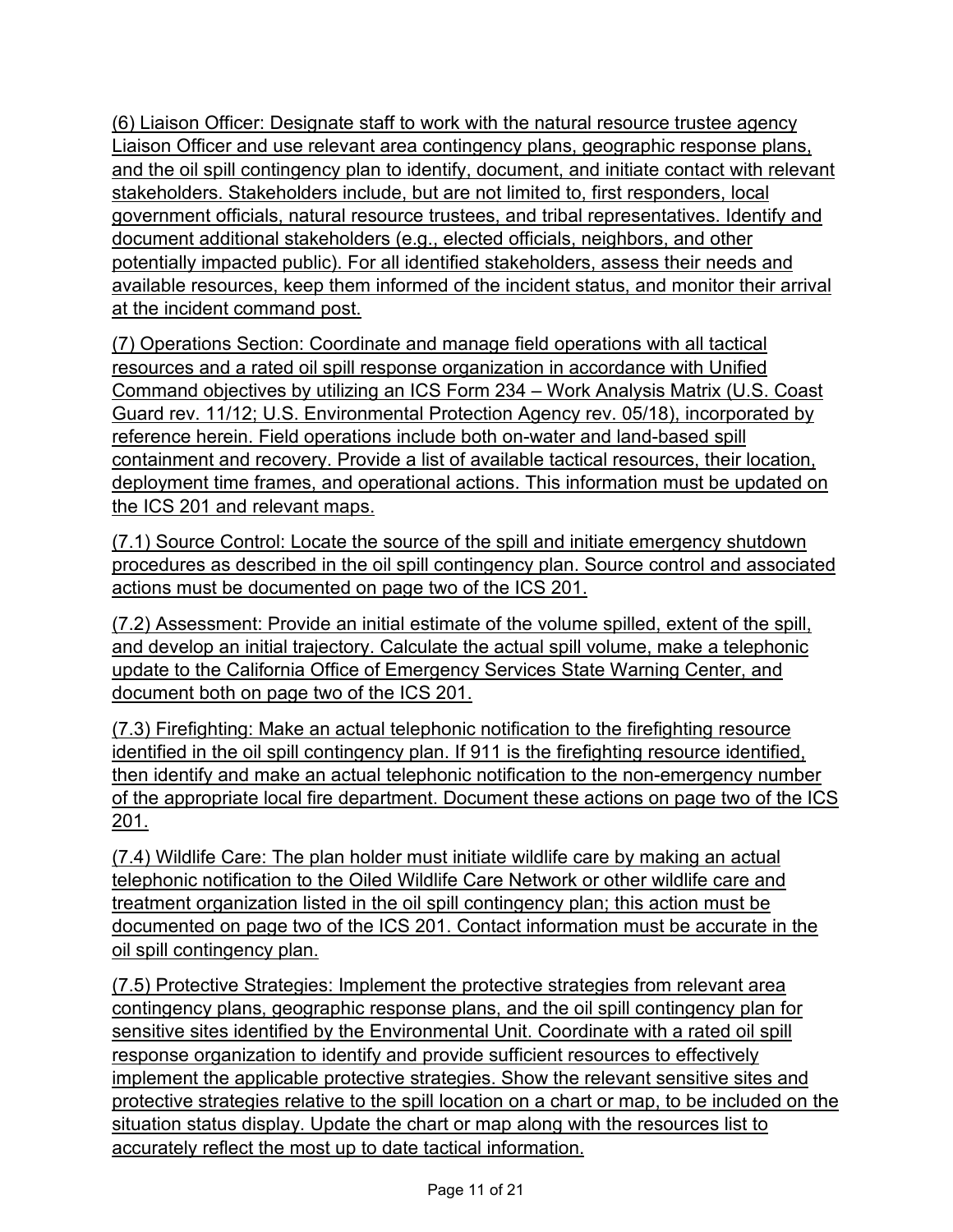(8) Planning Section: Designate a Planning Section Chief to oversee plan development based on Unified Command objectives and track plan status. Plans must be submitted for Unified Command approval to develop the Incident Action Plan. The Planning Section Chief must implement the operational planning cycle and facilitate meetings following the agendas described in the U.S. Coast Guard or U.S. Environmental Protection Agency *Incident Management Handbook*.

(8.1) Situation Unit: Designate a Situation Unit Leader to collect, organize, regularly update, disseminate, and display information about the current status of the spill on a situation status display located in a common area of the incident command post. The situation status display must include: the name of the incident; actual notifications; a chart or map of the incident; an organization chart (page three of the ICS 201 or an ICS 207); current and forecasted weather, tides, and currents (where tides and currents are applicable); relevant trajectories; safety data sheet; site safety plan; the ICS 201 or the approved Incident Action Plan; and an ICS Form 230 – Daily Meeting Schedule (U.S. Coast Guard rev. 07/04; U.S. Environmental Protection Agency rev. 05/18), incorporated by reference herein.

(8.2) Resource Unit: Establish a process for resource ordering and tracking in coordination with the Logistics and Finance Sections. Ensure all response personnel sign in to the incident command post using a sign-in sheet, which must include: name, company or agency affiliation, incident command system position, contact phone number, and email address. Document and regularly update the status and location of all tactical resources using page four of the ICS 201 and the organization of all response staff on page three of the ICS 201 or an ICS 207.

(8.3) Environmental Unit: Designate staff to work with the natural resource trustee agency Environmental Unit Leader, analyze environmental data including current and forecasted weather, tides, and currents (where tides and currents are applicable), and develop two trajectories using time frames appropriate for the scenario. Generate an ICS Form 232 – Resources at Risk Summary (U.S. Coast Guard rev. 07/04; U.S. Environmental Protection Agency rev. 05/18), incorporated by reference herein, based on trajectories and sensitive sites identified in relevant area contingency plans, geographic response plans, and the oil spill contingency plan. Sensitive sites are defined in subsection (a)(6)(G).

(8.3.1) Waste Management: The plan holder along with their rated oil spill response organization must develop a waste management plan for Unified Command approval. The plan must include appropriate procedures for: waste segregation, storage, obtaining permits and/or waivers, quantification, characterization, transportation, and disposal.

(8.4) Documentation Unit: Designate staff to work in the Documentation Unit to collect, review, organize, update, and disseminate all physical and electronic documents generated during the exercise. Establish a filing system for all documentation which can be accessed by all response personnel, including federal and state agency staff. Documentation Unit staff must brief all response personnel on documentation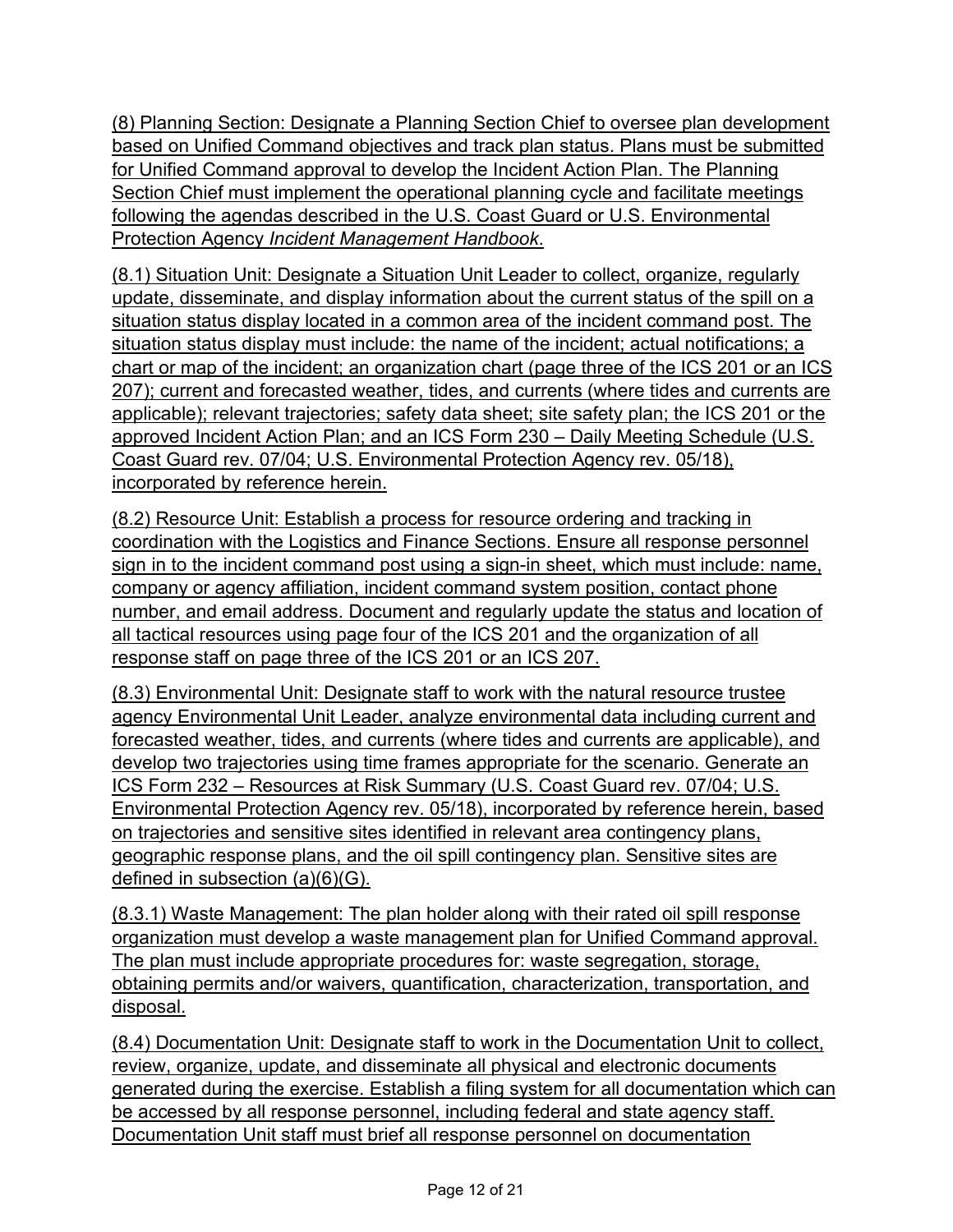procedures and transition to a federal or state agency Documentation Unit Leader upon their arrival. During the exercise, all documentation must be provided to the drill coordinator upon request.

(8.5) Volunteer Unit: The plan holder must engage with the Volunteer Coordinator from the Office of Spill Prevention and Response and establish a Volunteer Unit. Discuss elements of the Non-Wildlife Volunteer Plan, volunteer hotline, and messaging to incorporate with written media products. Brief the Unified Command on Volunteer Unit discussions.

(9) Logistics Section: Designate staff to work in the Logistics Section to coordinate with the Resource Unit and Finance Section to establish and disseminate a resource request and ordering process. Identify and provide necessary personnel, facilities, services, and materials to support the response activities and generate at least two ICS Form 213RR – Resource Request Messages (U.S. Coast Guard rev. 02/07; U.S. Environmental Protection Agency rev. 05/18), incorporated by reference herein.

(9.1) Communications Unit: Establish and disseminate communications for all response personnel, including posting to the situation status display, and document using an ICS Form 205a – Incident Communications Plan (U.S. Environmental Protection Agency rev. 05/18), incorporated by reference herein.

(9.2) Personnel Support: Identify and provide for the support of all response personnel including operational space, administrative space, security, an ICS Form 206 – Medical Plan (U.S. Coast Guard rev. 07/04; U.S. Environmental Protection Agency rev. 05/18), incorporated by reference herein, lodging, food services, and transportation. Ensure that the aforementioned support covers the current and subsequent operational periods.

(9.3) Response Infrastructure: Establish a location for the incident command post capable of supporting the response needed for the size and location of the exercise scenario. Provide and maintain equipment necessary to support the incident command post including wireless internet service, telecommunication service, printers, copiers, scanners, and office supplies. Ensure that wireless internet is accessible by all response personnel and can support all response activities.

(10) Finance Section: Designate a Finance Section Chief to establish third-party claims procedures, to include a claims phone number, which must be disseminated to the Situation Unit, Public Information Officer, and Liaison Officer, when present. Document and track daily expenditures and calculate total costs and expenses associated with the incident and incurred by all responding organizations and agencies, commonly known as "burn rate", for the current and subsequent operational periods. Coordinate with the Resource Unit and Logistics Section to ensure all resources ordered are included in the burn rate.

(e) Tier III Tabletop Exercises.

Exercises must be conducted so the scenario, scope, and plan holder staffing are sufficient to test and successfully achieve the objectives described in this subsection. Objectives described in (1) and (2) in this subsection must be successfully achieved at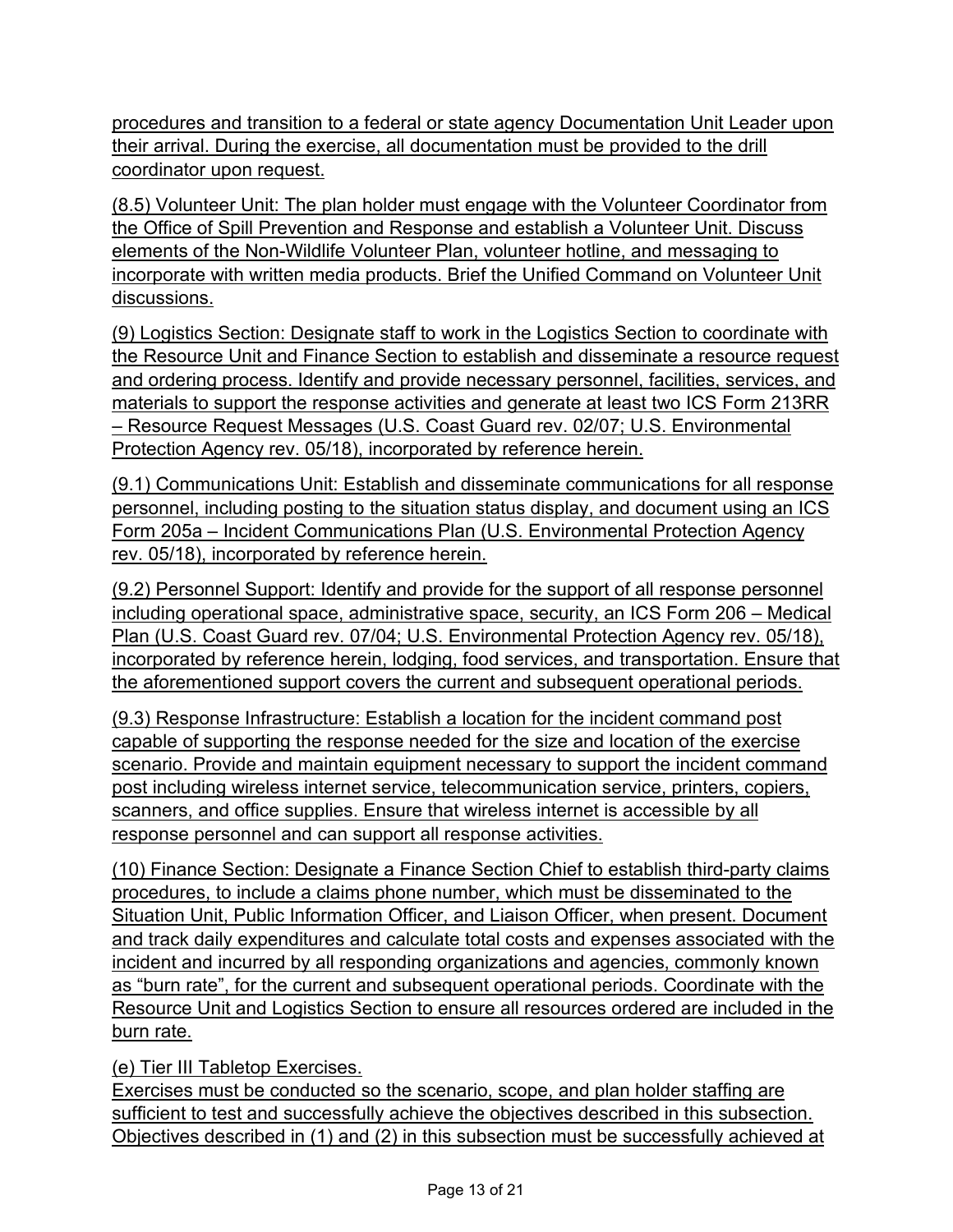every exercise. Any number of objectives described in (3) through (9) in this subsection may be tested during an exercise, but over any consecutive three-year period, all objectives in (3) through (9) must be tested and successfully achieved.

(1) Notifications: Make actual telephonic notifications about the spill scenario to the following contacts identified in the oil spill contingency plan: qualified individual, rated oil spill response organization, California Office of Emergency Services State Warning Center, and National Response Center; all phone calls are to be initiated within 30 minutes of the scenario being briefed and witnessed by a drill coordinator upon request. At the start of the exercise, these notifications, time stamps, and associated control numbers must be documented on page two of the ICS Form 201 – Incident Briefing (U.S. Coast Guard rev. 06/13; U.S. Environmental Protection Agency rev. 05/18), incorporated by reference herein and hereinafter referred to as ICS 201. This objective must be successfully achieved at every exercise.

(2) Staff Mobilization: Assemble the initial response personnel identified in the oil spill contingency plan. Make an actual telephonic notification to the spill management team identified in the oil spill contingency plan that is certified pursuant to sections 830.1 to 830.11 of this chapter and document it on page two of the ICS 201. The most current approved version of the oil spill contingency plan must be available and used during the exercise. This objective must be successfully achieved at every exercise.

(3) Incident Command System: Organize the initial response personnel to establish the incident command system as described in the U.S. Coast Guard or U.S. Environmental Protection Agency *Incident Management Handbook*, as defined in section 790 of chapter 1, and accurately document all participating contractors and agencies on page three of the ICS 201. This will include the implementation of the operational planning cycle as described in the *Incident Management Handbook*.

(3.1) Unified Command: The plan holder incident commander must develop initial incident objectives and response priorities and review them with the Federal or State On-Scene Coordinator. Discuss the need to engage with other agencies and address emerging concerns during an initial Unified Command meeting. The objectives and response priorities must be documented on page two of the ICS 201.

(4) Safety Officer: Identify a Safety Officer to conduct a safety briefing to responders at the incident command post and monitor their health and safety. Identify hazards associated with field operations and generate an initial site safety plan, to include the applicable safety data sheet.

(4.1) Safety of the Public: Consider threats to public health. Identify and document the local Certified Unified Program Agency and other relevant public health agencies, including regional air quality management districts and regional water quality control boards.

(5) Public Information Officer: Identify a Public Information Officer to develop an initial press release for plan holder incident commander approval, or Unified Command when present.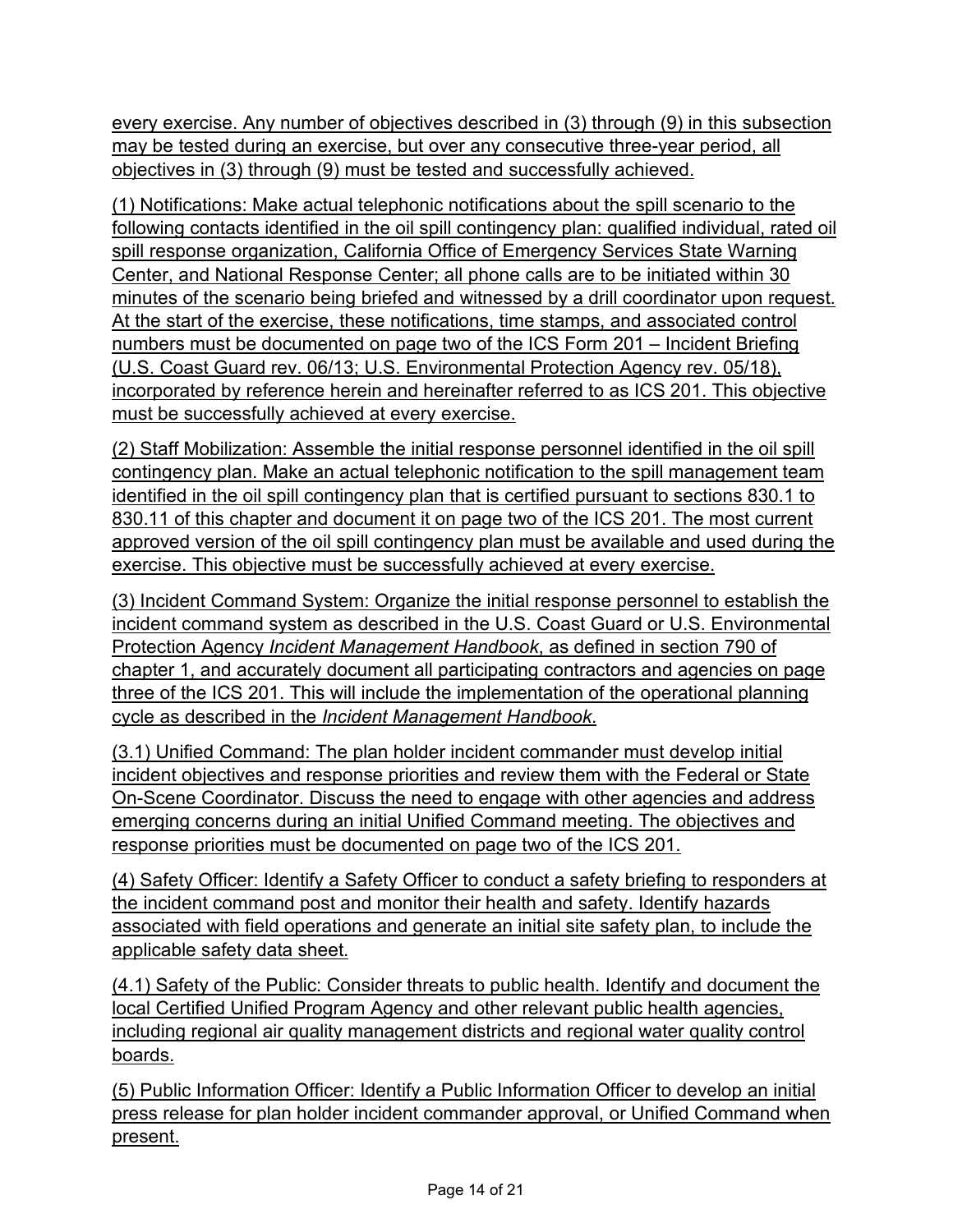(6) Liaison Officer: Use relevant area contingency plans, geographic response plans, and the oil spill contingency plan to identify, document, and initiate contact with relevant stakeholders. Stakeholders include, but are not limited to, first responders, local government officials, natural resource trustees, and tribal representatives.

(7) Operations Section: Coordinate and manage field operations with all tactical resources and a rated oil spill response organization in accordance with incident objectives. Field operations include both on-water and land-based spill containment and recovery. Provide a list of available tactical resources, their location, deployment time frames, and operational actions. This information must be updated on the ICS 201 and relevant maps.

(7.1) Source Control: Locate the source of the spill and initiate emergency shutdown procedures as described in the oil spill contingency plan. Source control and associated actions must be documented on page two of the ICS 201.

(7.2) Assessment: Provide an initial estimate of the volume spilled, extent of the spill, and develop an initial trajectory. Calculate the actual spill volume and document it on page two of the ICS 201.

(7.3) Wildlife Care: The plan holder must initiate wildlife care by making an actual telephonic notification to the Oiled Wildlife Care Network or other wildlife care and treatment organization listed in the oil spill contingency plan; this action must be documented on page two of the ICS 201. Contact information must be accurate in the oil spill contingency plan.

(7.4) Protective Strategies: Implement the protective strategies from relevant area contingency plans, geographic response plans, and the oil spill contingency plan for the sensitive sites identified by the Environmental Unit. Coordinate with a rated oil spill response organization to identify and provide sufficient resources to effectively implement the applicable protective strategies. Show the relevant sensitive sites and protective strategies relative to the spill location on a chart or map, to be included on the situation status display.

(8) Planning Section: Oversee plan development based on incident objectives and track plan status. Plans must be submitted for Unified Command approval. Plan holder staff must implement the operational planning cycle and facilitate meetings following the agendas described in the U.S. Coast Guard or U.S. Environmental Protection Agency *Incident Management Handbook*.

(8.1) Situation Unit: Collect, organize, regularly update, disseminate, and display information about the current status of the spill on a situation status display located in a common area of the incident command post. The situation status display must include: the name of the incident; actual notifications; a chart or map of the incident; current and forecasted weather, tides, and currents (where tides and currents are applicable); relevant trajectory; safety data sheet; pages one through four of the ICS 201; and an ICS Form 230 – Daily Meeting Schedule (U.S. Coast Guard rev. 07/04; U.S. Environmental Protection Agency rev. 05/18), incorporated by reference herein.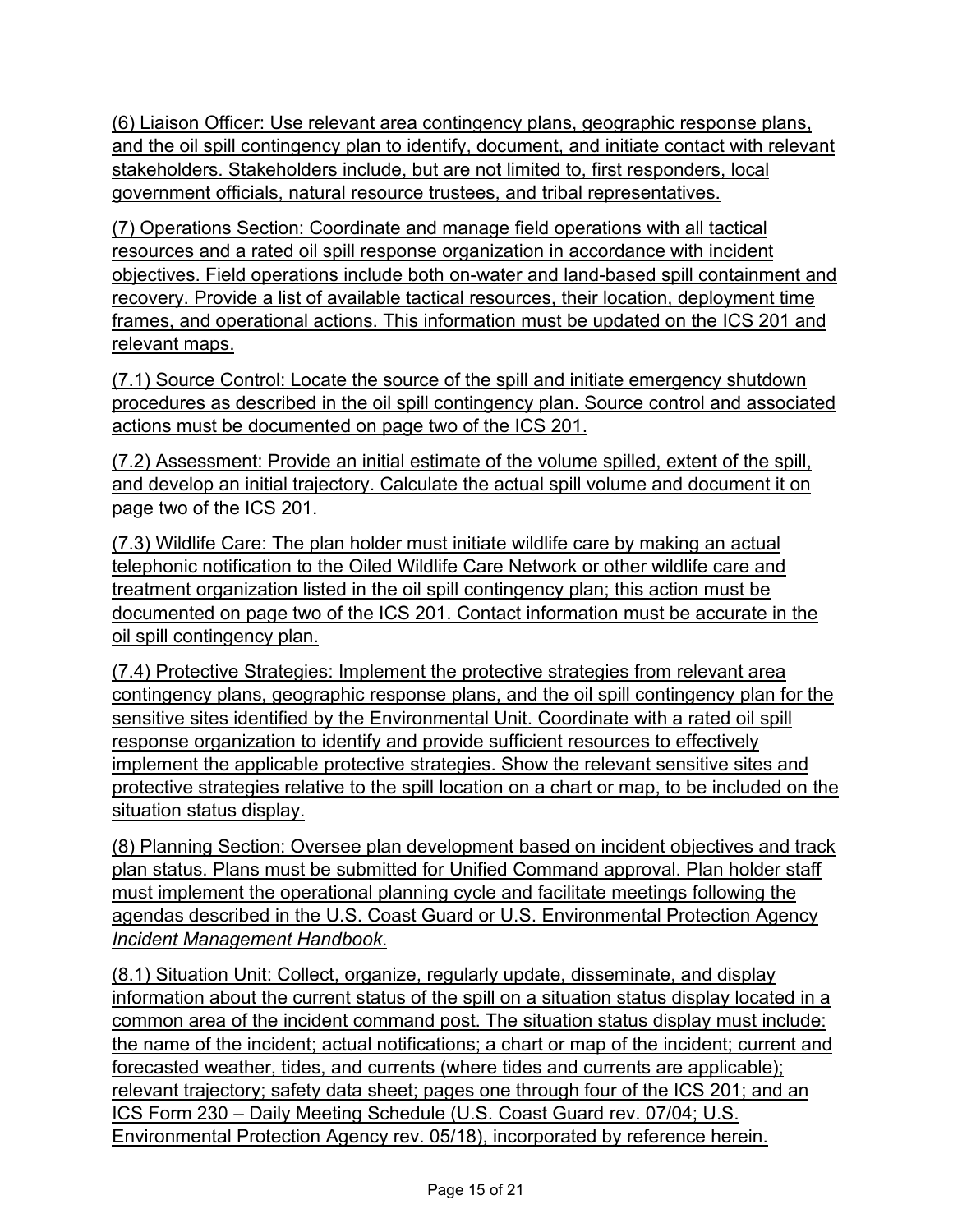(8.2) Environmental Unit: Use relevant area contingency plans, geographic response plans, and the oil spill contingency plan to identify sensitive sites. Sensitive sites are defined in subsection (a)(6)(G).

(8.3) Documentation Unit: Collect, review, organize, update, and disseminate all physical and electronic documents generated during the exercise. Establish a filing system for all documentation which can be accessed by all response personnel, including federal and state agency staff. All response personnel must be briefed on documentation procedures. During the exercise, all documentation must be provided to the drill coordinator upon request.

(9) Communications Unit: Establish and disseminate communications for all response personnel, including posting to the situation status display, and document using a signin sheet, which must include: name, company or agency affiliation, incident command system position, contact phone number, and email address.

(f) Equipment Deployment Drills.

These drills are evaluated on a pass/fail basis and all objectives described below must be successfully achieved at every drill, regardless of tier.

(1) Notifications: Make actual telephonic notifications about the spill scenario to the following contacts identified in the oil spill contingency plan: qualified individual, rated oil spill response organization, California Office of Emergency Services State Warning Center, and National Response Center; all phone calls are to be initiated within 30 minutes of the scenario being briefed and witnessed by a drill coordinator upon request. These notifications, time stamps, and associated control numbers must be documented and provided to the drill coordinator upon request. Successfully achieving this objective will not apply to nor be combined with the exercise notifications requirement.

(2) Staff Mobilization: Assemble sufficient plan holder staff to safely and effectively deploy the boom.

(3) Safety: Conduct a safety briefing prior to the deployment, which must be witnessed by the drill coordinator.

(4) Communications: Establish communications to direct the boom deployment, including between on-water and land-based resources.

(5) Equipment Deployment: Plan holder staff must deploy up to 600 feet of boom utilizing the equipment listed in the oil spill contingency plan to achieve containment within 30 minutes of drill initiation, including both ends of the boom being secured. For more than 600 feet, additional time will be given proportional to additional boom being deployed.

(g) Additional Notifications.

All facility and mobile transfer unit oil spill contingency plans must test and successfully achieve the objective described in (1) in this subsection during quarterly notifications. All vessel oil spill contingency plans must test and successfully achieve the objective described in (2) in this subsection during vessel notifications.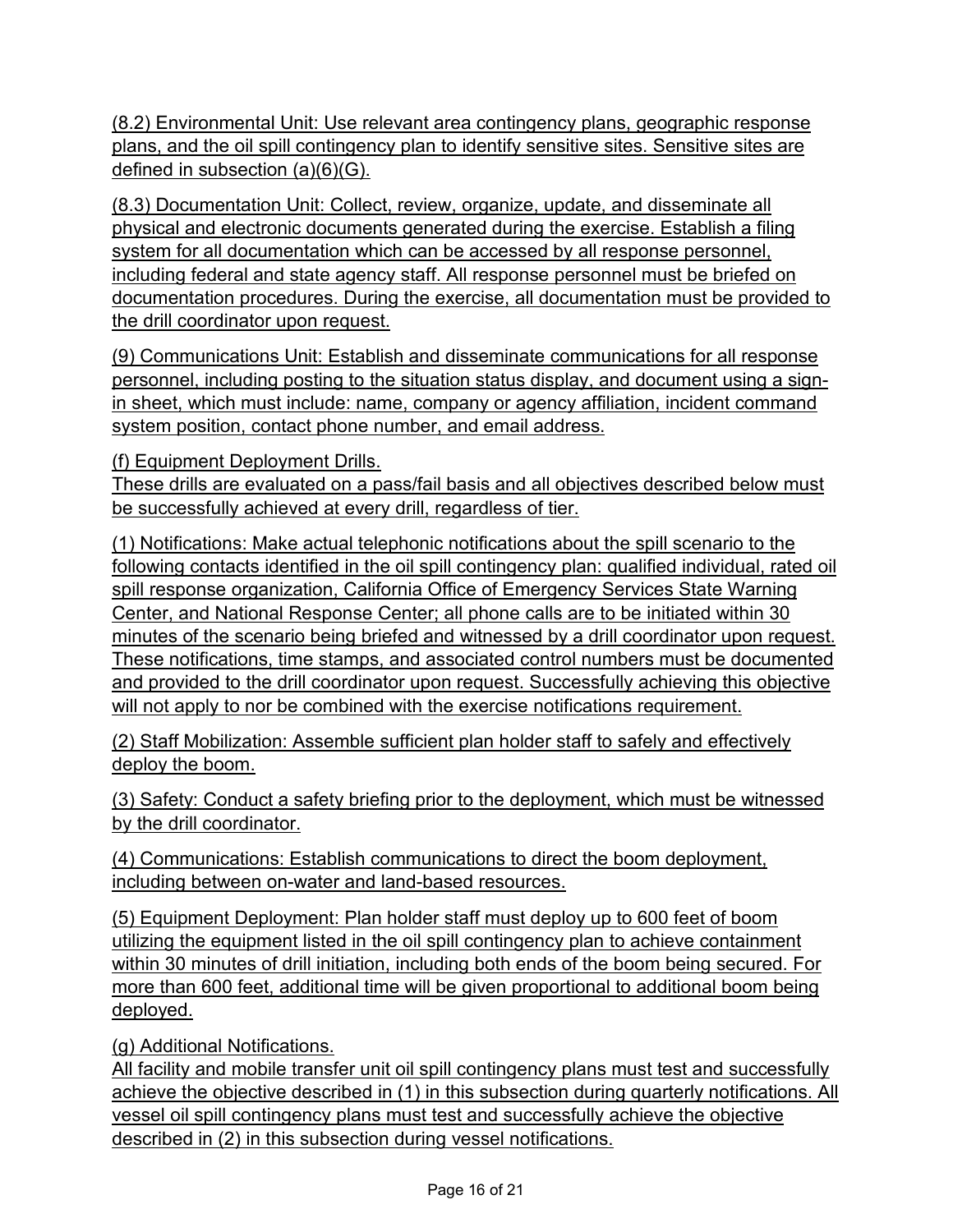(1) Quarterly Notifications: Make actual telephonic notifications about the spill scenario to the following contacts identified in the oil spill contingency plan: qualified individual, rated oil spill response organization, California Office of Emergency Services State Warning Center, and National Response Center; all phone calls are to be initiated within 30 minutes of spill discovery. These notifications, time stamps, and associated control numbers must be documented.

(2) Vessel Notifications: Make an actual telephonic notification to the qualified individual identified in the oil spill contingency plan. The notification, time stamp, and name of the qualified individual contacted must be documented in the vessel's log. Once notified, the qualified individual may make actual telephonic notifications to the rated oil spill response organization, California Office of Emergency Services State Warning Center, and National Response Center identified in the oil spill contingency plan and document these notifications, time stamps, and contact names.

(h) Commencement.

For all plan holders, regardless of tier, the year in which the first drill, exercise, and additional notification must occur, or OSPRIE or actual spill is eligible for substitution, depends upon when the oil spill contingency plan is approved. If the oil spill contingency plan is approved between January 1 and September 30, the cycle is considered to have begun January 1 of the current calendar year. If the oil spill contingency plan is approved between October 1 and December 31, then the cycle begins on January 1 of the following calendar year. Regardless of when the oil spill contingency plan is approved, the first consecutive three-year cycle ends on December 31 of the third full calendar year after approval.

# (i) Scheduling.

Drills and exercises must be scheduled pursuant to this subsection to be eligible for credit.

(1) Drill coordinators must be invited to attend and evaluate all drills and exercises. Plan holders must provide drill coordinators the following minimum advance notice for all drills and exercises: 30 calendar days for drills, 60 calendar days for exercises and CoreVEX, and 120 calendar days for CalTriVEX. Advance notice must be provided in writing by submitting a Drills and Exercises Notification, form DFW 1954 (03/24/21), incorporated by reference herein and hereinafter referred to as DFW 1954, to the drills and exercises unit via email to osprdrills@wildlife.ca.gov. Incomplete notification forms will be returned for resubmittal and must comply with the scheduling requirements described in this subsection.

(2) Prior to requesting a date for a drill or exercise, plan holders must consult the Drill Calendar or CoreVEX Calendar to check for date availability. These calendars are located at: https://wildlife.ca.gov/OSPR/Drills-Exercises. Only drill and exercise dates that are approved and scheduled on these calendars are eligible to receive credit.

(A) Drills and exercises will not be scheduled on dates that conflict with previously scheduled drills, exercises, or other events (e.g., holidays, area committee meetings, or trainings). A DFW 1954 requesting a date with a conflicting event will be returned to the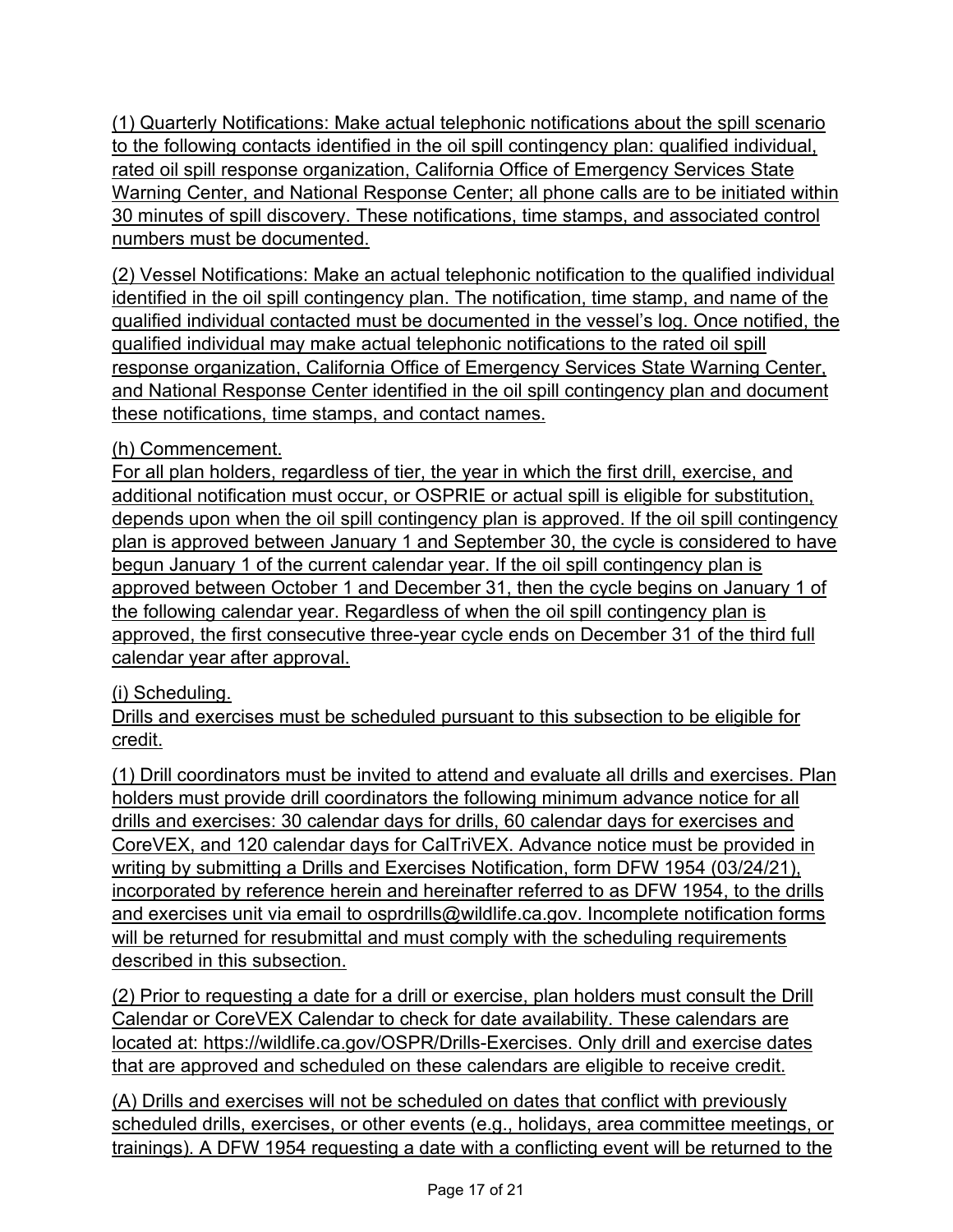plan holder for resubmittal and must comply with the notification requirements described in this subsection.

(B) A maximum of two drills and two exercises will be scheduled per week per region. The Administrator may allow additional drills and exercises to be scheduled where no alternative scheduling option exists, provided plan holders comply with the notification requirements as described in this subsection.

(C) CoreVEX do not have any scheduling limitations.

(3) If a plan holder needs to reschedule a drill or exercise that has already been placed on either online calendar, the plan holder must notify the drills and exercises unit as soon as possible. Rescheduling must comply with the notification requirements described in this subsection. The drill coordinator may allow drills or exercises to be rescheduled within the minimum advanced notice for exigent circumstances such as environmental conditions or emergency operations.

(j) Design.

Excluding CoreVEX, all drills and exercises must be designed pursuant to this subsection to be eligible for credit.

(1) Drill coordinators will be provided an opportunity to assist in the design of all drills and exercises being held for in-state credit. Drills and exercises must have at least one planning meeting with a drill coordinator. For CalTriVEX, a drill coordinator must be invited to a minimum of three planning meetings to assist in exercise design.

(2) All other federal, state, and local laws, regulations and permitting requirements must be complied with as part of planning and conducting a drill or exercise.

(k) Documentation.

Documentation must be completed and maintained pursuant to this subsection to be eligible for credit.

(1) All documentation generated during the drill, exercise, additional notification, OSPRIE, or actual spill must be made available to the Administrator upon request, to include all documentation described in this subsection.

(2) Where incident command system forms are referenced in this section, all forms must be completed in their entirety (all fields must be populated) during the drill or exercise to be eligible for credit. Links to the U.S. Coast Guard and U.S. Environmental Protection Agency incident command system forms can be found on the Office of Spill Prevention and Response website at: https://wildlife.ca.gov/OSPR/Drills-Exercises.

(3) The plan holder must identify and document areas for improvement at every drill and exercise. The plan holder is expected to incorporate these improvements into future drills and exercises.

(4) The plan holder must maintain all documentation generated during all drills, exercises, additional notifications, and substitutions described in this section for a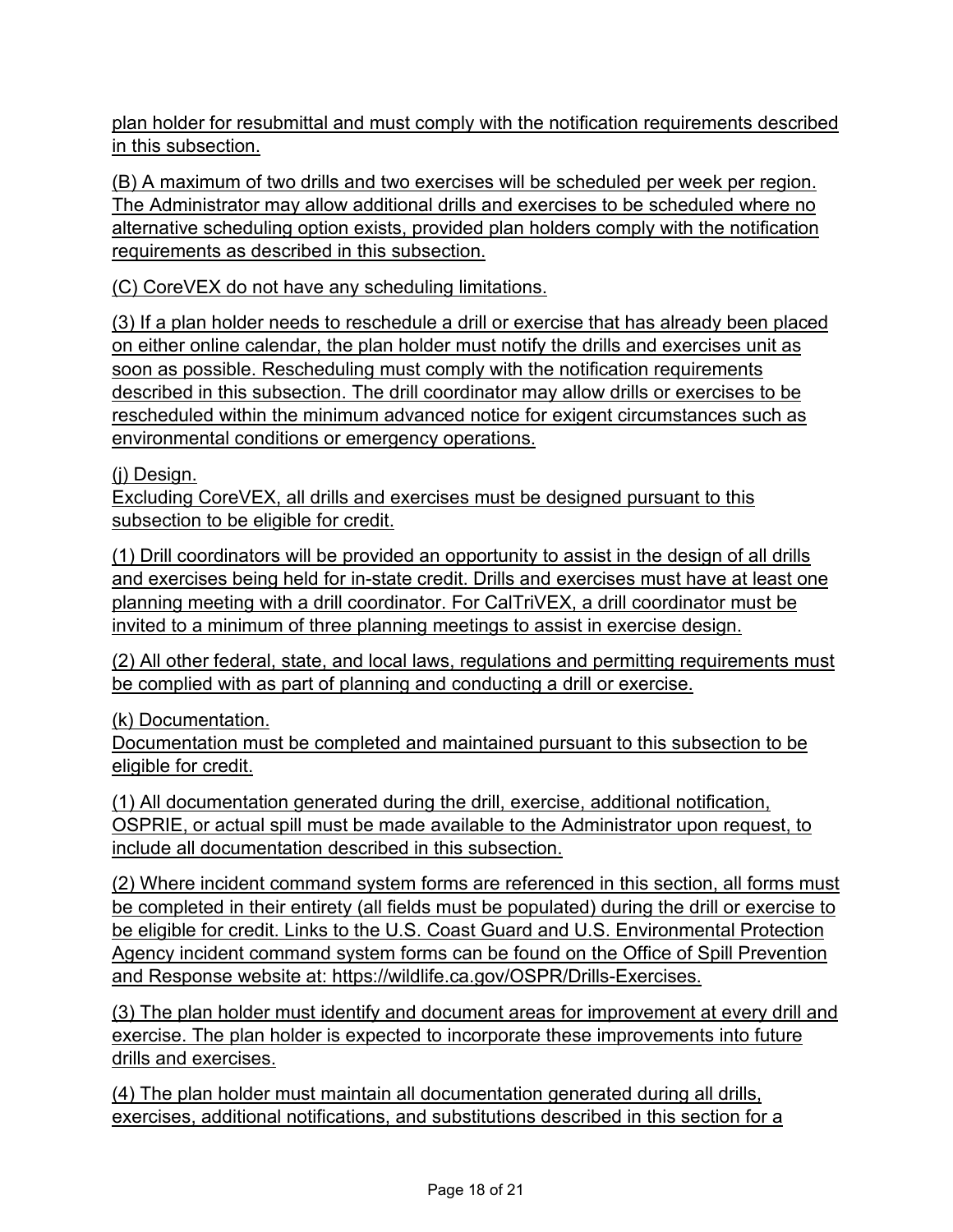minimum of three years from the date of each event. Documentation is subject to verification by the Administrator.

(*l*) Credit.

Credit must be requested pursuant to this subsection for a drill or exercise to be eligible for approval.

(1) Plan holders must complete and submit a Drills and Exercises Credit Request form DFW 1955 (11/08/21), incorporated by reference herein and hereinafter referred to as DFW 1955, to the drills and exercises unit via email to osprdrills@wildlife.ca.gov no more than 60 calendar days after completion of the drill or exercise. All supporting documentation pursuant to subsection (k) of this section must be legible and included with the credit request; objectives with insufficient supporting documentation will not be eligible for credit. Incomplete or incorrect credit request forms will be returned for resubmittal and must comply with the credit requirements described in this subsection.

(A) Companies that facilitate an exercise for multiple vessel plans on or before October 31 of any given calendar year must submit an updated list of vessel plans eligible to receive exercise credit by December 31. For exercises occurring on or after November 1, an up-to-date list must be provided with the credit request. This list will be used to ensure all represented plan holders receive credit for the applicable exercise.

(B) If the documentation submitted is insufficient to support one or more mandatory objectives, the plan holder will be notified via email and will have 15 calendar days to submit the required documentation or credit will be withheld.

(C) For additional notifications, a DFW 1955 is not required. Upon the Administrator's request, all documentation described in subsection (k)(4) of this section for all specified additional notifications must be made available to the Administrator within 15 calendar days of the request.

(2) If advance notice was provided pursuant to subsection (i) and credit was requested pursuant to subsection (*l*), then a drill coordinator will process the credit request and audit all documentation within 180 calendar days of its receipt to determine whether all mandatory objectives were successfully achieved. If all mandatory objectives were successfully achieved, a credit approval letter will be issued to the plan holder. If documentation is insufficient to support one or more mandatory objectives, the requirements described in subsection (*l*)(1)(B) of this section will apply. If one or more mandatory objectives were not successfully achieved, the requirements described in subsection (*l*)(3) of this section will apply.

(3) If one or more mandatory objectives were not successfully achieved, a partial credit approval letter and after action report detailing exercise deficiencies will be issued to the plan holder. The plan holder may have a single makeup exercise within 180 calendar days as long as a makeup exercise has not occurred within the previous two calendar years. Notification requirements pursuant to subsection (i) apply, the exercise must be designed to adequately test the unsuccessful objective(s), and credit must be requested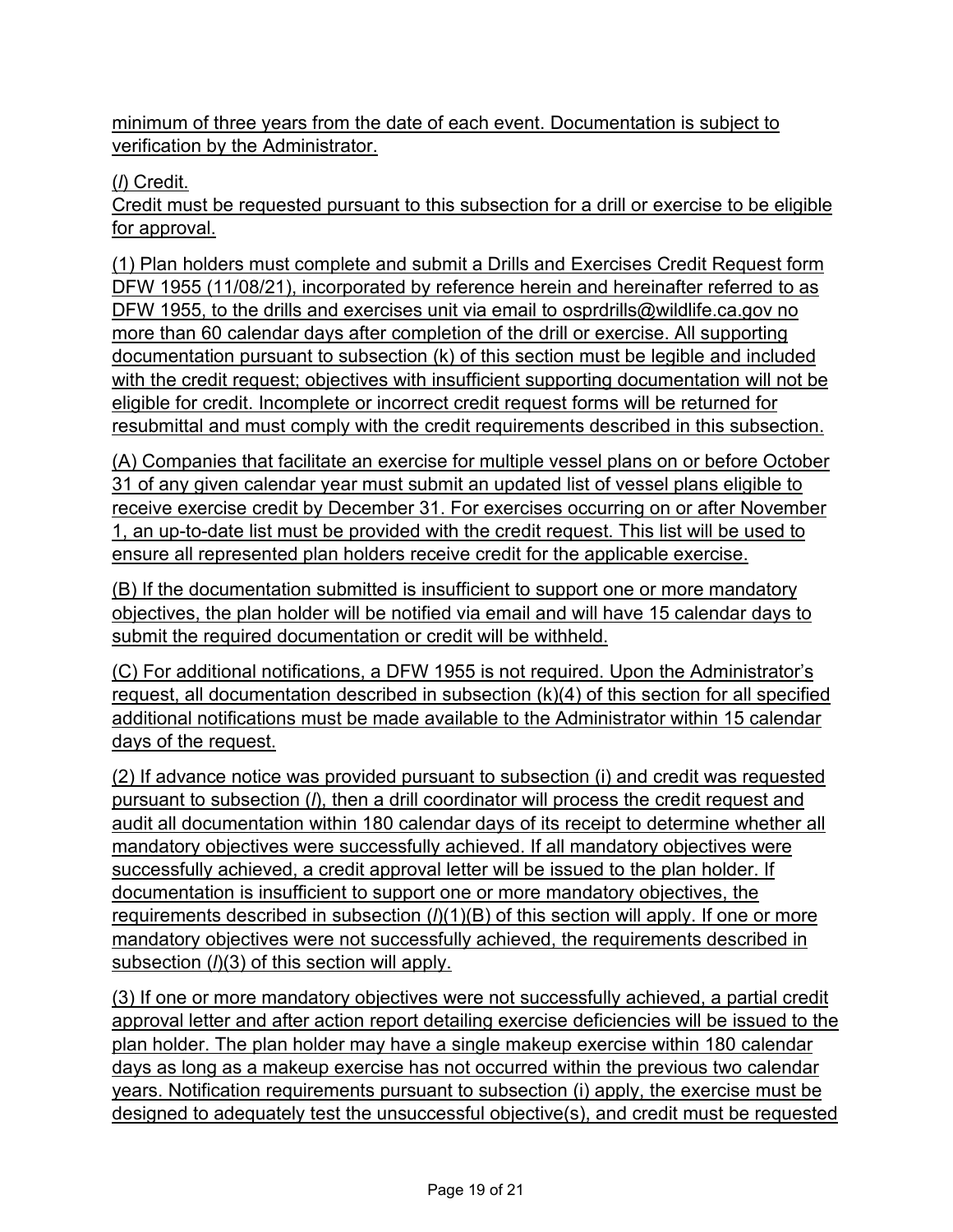pursuant to subsection (*l*). Objectives successfully achieved during a makeup exercise will only be applied to the calendar year of the original exercise.

(4) Any oil spill contingency plan deficiencies noted by a drill coordinator are expected to be addressed by the plan holder pursuant to subchapter 3 or subchapter 4 of this chapter prior to the subsequent exercise, as described in subsection (b)(1) of this section.

(m) Substitution.

A drill or exercise may be substituted for credit by other events listed in (1) through (2) in this subsection if all mandatory objectives were successfully achieved. Receiving credit for any substitution only applies to the calendar year in which the event occurred.

(1) Unannounced Drills and Exercises. Only OSPRIEs will be considered for credit.

(A) Tabletop Exercise. Plan holders must meet the applicable requirements described in subsections (c) through (e) of this section and submit a credit request pursuant to subsection (*l*) of this section. If both the Notifications objective and the Staff Mobilization objective are not successfully achieved, then no other objectives described in (c) through (e) will be considered for credit.

(B) Equipment Deployment Drill. Plan holders must successfully achieve all requirements described in subsection (f) of this section and submit a credit request pursuant to subsection (*l*) of this section.

(2) Actual spill. An actual spill may be eligible for credit if the response was carried out in accordance with an oil spill contingency plan approved by the Administrator, the applicable area contingency plans or geographic response plans, and in accordance with the directions of the Administrator or Federal On-Scene Coordinator. Credit for an actual spill will not be granted to an oil spill contingency plan more than once in a threeyear period. A CalTriVEX is not eligible for substitution by an actual spill. A CoreVEX is eligible for substitution by an actual spill only when a spill threatens or impacts waters of the state.

(A) Tabletop Exercise.

1. Representative(s) from the Office of Spill Prevention and Response must respond to the spill, including observing and evaluating the response.

2. Plan holders must meet the applicable requirements described in subsections (c) through (e) of this section and submit a credit request pursuant to subsection (*l*) of this section. If both the Notifications objective and the Staff Mobilization objective are not successfully achieved, then no other objectives described in (c) through (e) will be considered for credit.

(B) Equipment Deployment.

1. Representative(s) from the Office of Spill Prevention and Response must respond to the spill, including observing and evaluating the response.